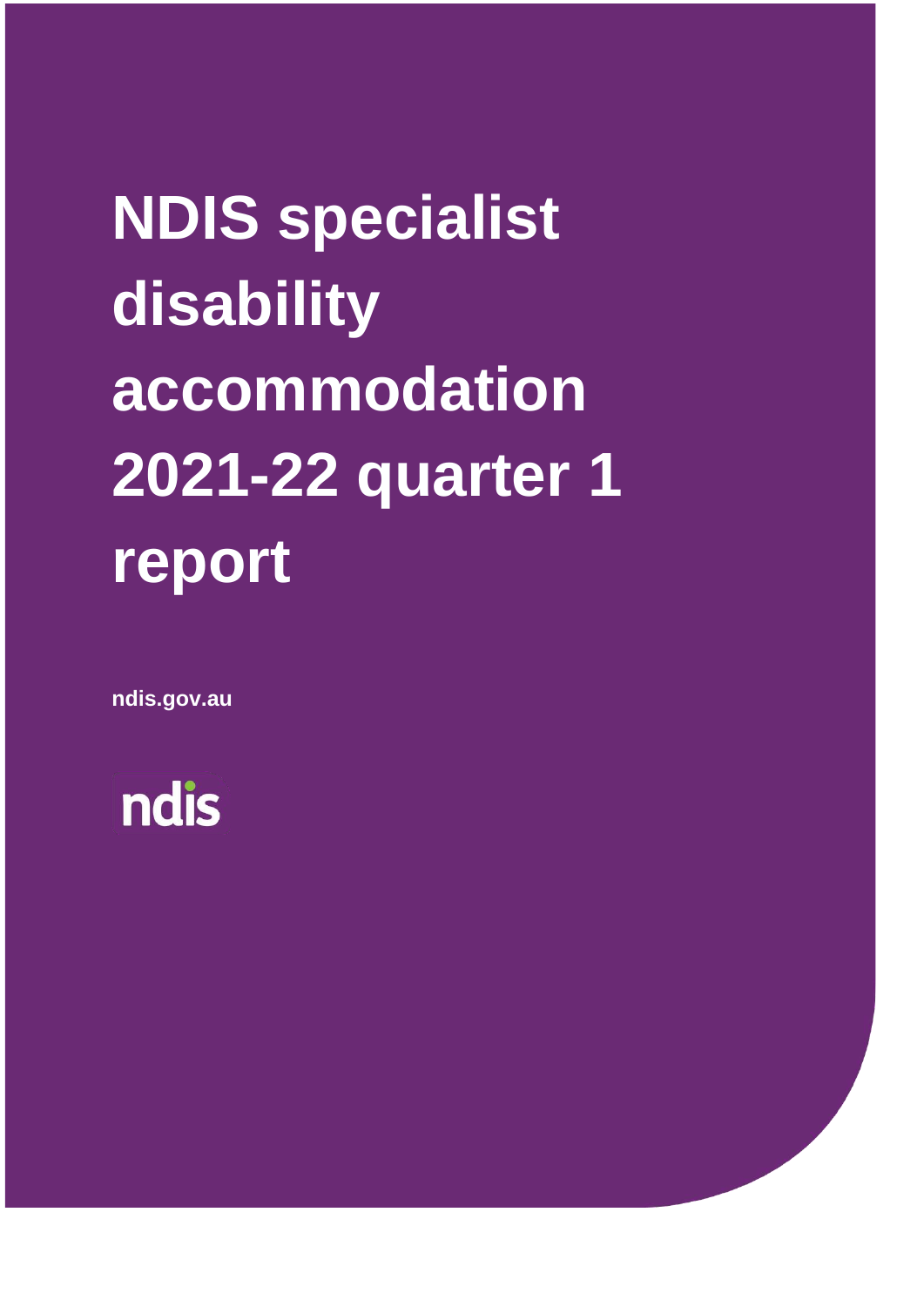# **Contents**

| 1. |              | Introduction to data released by the NDIA              | 3              |
|----|--------------|--------------------------------------------------------|----------------|
|    |              | 1.1 How to use this report                             | 3              |
|    |              | 1.2 Commonly used terms                                | 4              |
| 2. |              | SDA supply market overview                             | 6              |
|    |              | 2.1 SDA type                                           | 6              |
|    | 2.2 Location |                                                        | $\overline{7}$ |
|    |              | 2.3 Design category                                    | 9              |
|    |              | 2.4 SDA building type including legacy                 | 11             |
|    |              | 2.5 SDA building type by design category               | 12             |
|    |              | 2.6 Maximum number of residents in dwellings           | 13             |
|    |              | 2.7 Unfinished and/or unenrolled dwellings             | 14             |
| 3. |              | SDA participant market overview                        | 17             |
|    |              | 3.1 Eligible participant profiles                      | 17             |
|    |              | 3.2 Participants seeking SDA dwellings or alternatives | 18             |
|    |              | 3.3 Participant demographics                           | 20             |
|    | 3.3.1        | Age                                                    | 20             |
|    | 3.3.2        | Primary disability type                                | 20             |
|    | 3.3.3        | Other characteristics                                  | 21             |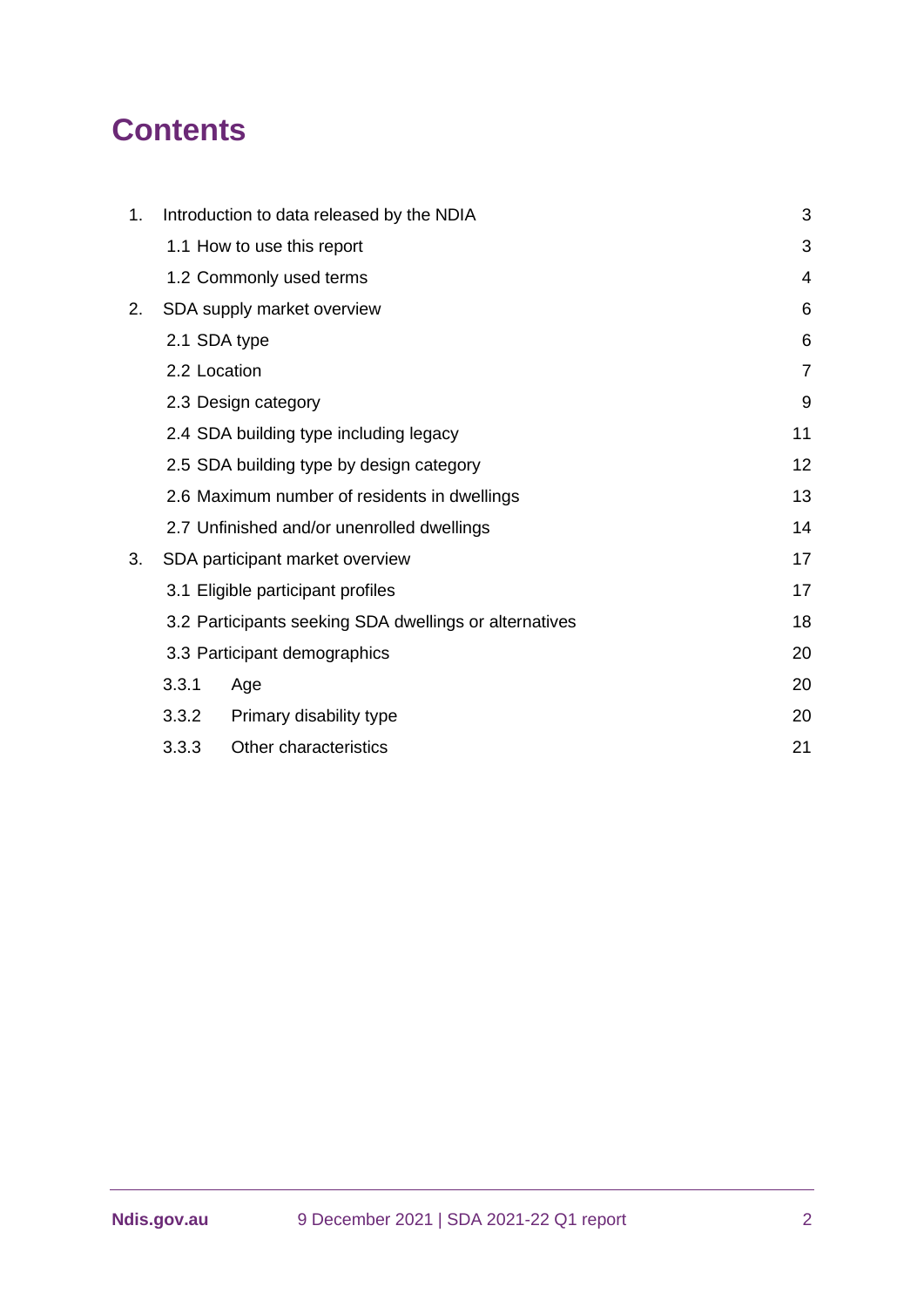# <span id="page-2-0"></span>**1. Introduction to data released by the NDIA**

The National Disability Insurance Agency (NDIA) is committed to providing the specialist disability accommodation (SDA) market with information needed to foster continued growth for a thriving market that delivers quality, innovative SDA for National Disability Insurance Scheme (NDIS) participants and important national infrastructure.

This report is based on data that is released regularly through the [NDIA's Quarterly Reports](https://ndis.gov.au/about-us/publications/quarterly-reports) and data on the [NDIS data and insights webpage.](https://data.ndis.gov.au/) These are the SDA data tables for 'Appendix P' published in the quarterly reports to the Disability Ministers, additional datasets for SDA enrolled dwellings, and NDIS demand data published for that quarter.

The NDIA recently released the [SDA Finder](https://www.ndis.gov.au/participants/home-and-living/specialist-disability-accommodation-explained/sda-finder) to help participants search for accommodation vacancies that match their needs. The SDA Finder refines search results by building type, SDA design category, number of residents, price per participant and more. For further information on the SDA finder, refer to the [NDIS website.](https://www.ndis.gov.au/participants/home-and-living/specialist-disability-accommodation-explained/sda-finder)

The NDIA appreciates the response and feedback from the sector on the first SDA quarterly report. This report builds on the first report, incorporating feedback requesting the inclusion of unfinished/unenrolled dwellings and including further information on demand. The NDIA will continue to develop and release information to the market on key features of expected SDA supply and demand in response to feedback on ways in which these can be further enhanced for the benefit of participants and providers.

The impacts of coronavirus (COVID-19) have broadly affected the Australian residential market and is likely to have an impact on the future of the SDA marketplace. The NDIA is closely monitoring the implications of potential long term structural changes and will look to address these as required, and in the next SDA Pricing Review due in 2023.

As this quarterly report intends to be a high level overview, more in-depth geographical information can be found on the SDA data release found on the [NDIS data and insights](https://data.ndis.gov.au/)  [webpage.](https://data.ndis.gov.au/) The NDIA intends to release further information as it becomes available.

# <span id="page-2-1"></span>**1.1 How to use this report**

This report supplements the data that is released regularly through the [NDIA's Quarterly](https://ndis.gov.au/about-us/publications/quarterly-reports)  [Reports](https://ndis.gov.au/about-us/publications/quarterly-reports) and data on the [NDIS data and insights webpage.](https://data.ndis.gov.au/)

Participants, providers and other stakeholders can use this report as a starting point for engaging further with the very detailed SDA data that is contained in the [NDIS Quarterly](https://ndis.gov.au/about-us/publications/quarterly-reports)  [Reports](https://ndis.gov.au/about-us/publications/quarterly-reports) and on the [NDIS data and insights webpage.](https://data.ndis.gov.au/)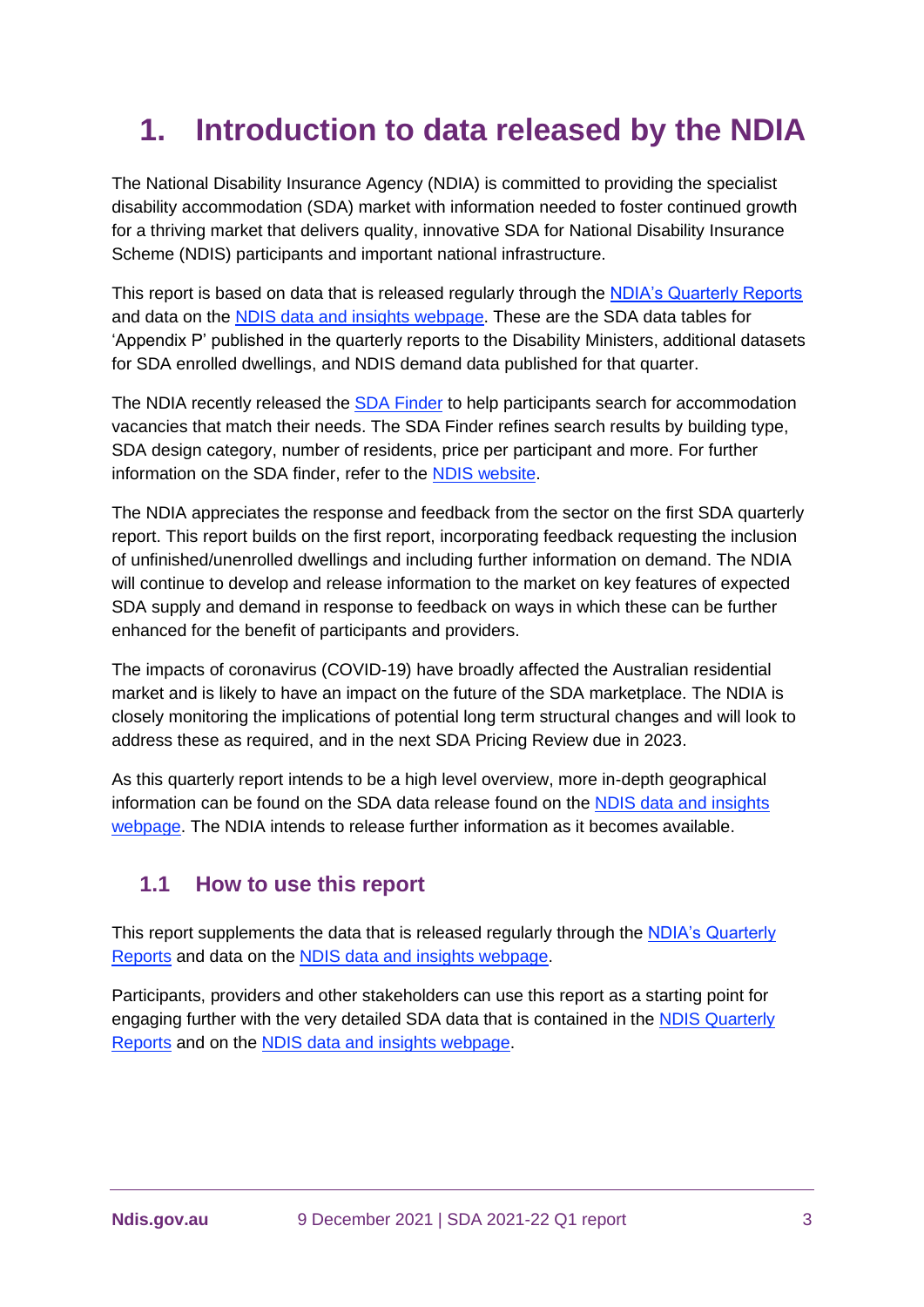# <span id="page-3-0"></span>**1.2 Commonly used terms**

**Culturally and Linguistically Diverse (CALD):** People whose country of birth is not Australia, New Zealand, the United Kingdom, Ireland, the United States of America, Canada or South Africa, or the primary language spoken at home is not English.

**In-kind:** Existing Commonwealth or state/territory government programs delivered under existing block funding arrangements.

**Specialist disability accommodation:** Specialist disability accommodation (SDA) is a range of housing designed for people with extreme functional impairment or very high support needs.

SDA is designed to be more accessible for participants based on their disability related support needs. It assists participants to live more independently in their home and allows other supports to be delivered better or more safely. For example, participants might need a home with reinforced ceilings so a ceiling hoist can be installed.

SDA doesn't include the services or the funded support participants might get in their home that relate to their disability supports needs. For example, personal care supports, supported independent living, individualised living options and some assistive technology are other types of home and living support that may be funded.

## *SDA types*

**Enrolled dwelling:** Means a dwelling enrolled under section 26 of the *National Disability Insurance Scheme (Specialist Disability Accommodation) Rules 2020* to provide SDA.

**Existing:** Dwellings built before 1 April 2016 that were used as disability related supported accommodation under a previous state, territory or commonwealth scheme. Existing dwellings must substantially comply with the requirements of a new build, and must meet the maximum resident requirement (5 residents or less).

**Legacy:** Existing dwellings that do not meet the maximum resident requirement of 5 residents or less. Over time, the NDIA will stop making SDA payments towards legacy dwellings (for more information, refer to section 71 in the [Pricing Arrangements for Specialist](https://www.ndis.gov.au/providers/pricing-arrangements#pricing-arrangements-for-specialist-disability-accommodation)  [Disability Accommodation 2021-22\)](https://www.ndis.gov.au/providers/pricing-arrangements#pricing-arrangements-for-specialist-disability-accommodation).

**New build:** An SDA dwelling that was built (has a certificate of occupancy dated) after 1 April 2016 and meets all of the requirements under the [NDIS SDA Rules 2020](https://www.legislation.gov.au/Details/F2020L00769) and the [Pricing Arrangements for Specialist Disability Accommodation 2021-22.](https://www.ndis.gov.au/providers/pricing-arrangements#pricing-arrangements-for-specialist-disability-accommodation)

**New build (refurbished):** A dwelling that was built before 1 April 2016 but has been significantly refurbished since and now meets all of the requirements for a new build in the [SDA Rules 2020](https://www.legislation.gov.au/Details/F2020L00769) and [Pricing Arrangements for Specialist Disability Accommodation 2021-](https://www.ndis.gov.au/providers/pricing-arrangements#pricing-arrangements-for-specialist-disability-accommodation) [22.](https://www.ndis.gov.au/providers/pricing-arrangements#pricing-arrangements-for-specialist-disability-accommodation) In order to qualify a new build (refurbished), providers must spend a minimum amount. These minimum amounts are specified per dwelling type in Appendix F of the [Pricing](https://www.ndis.gov.au/providers/pricing-arrangements#pricing-arrangements-for-specialist-disability-accommodation)  [Arrangements for Specialist Disability Accommodation 2021-22.](https://www.ndis.gov.au/providers/pricing-arrangements#pricing-arrangements-for-specialist-disability-accommodation)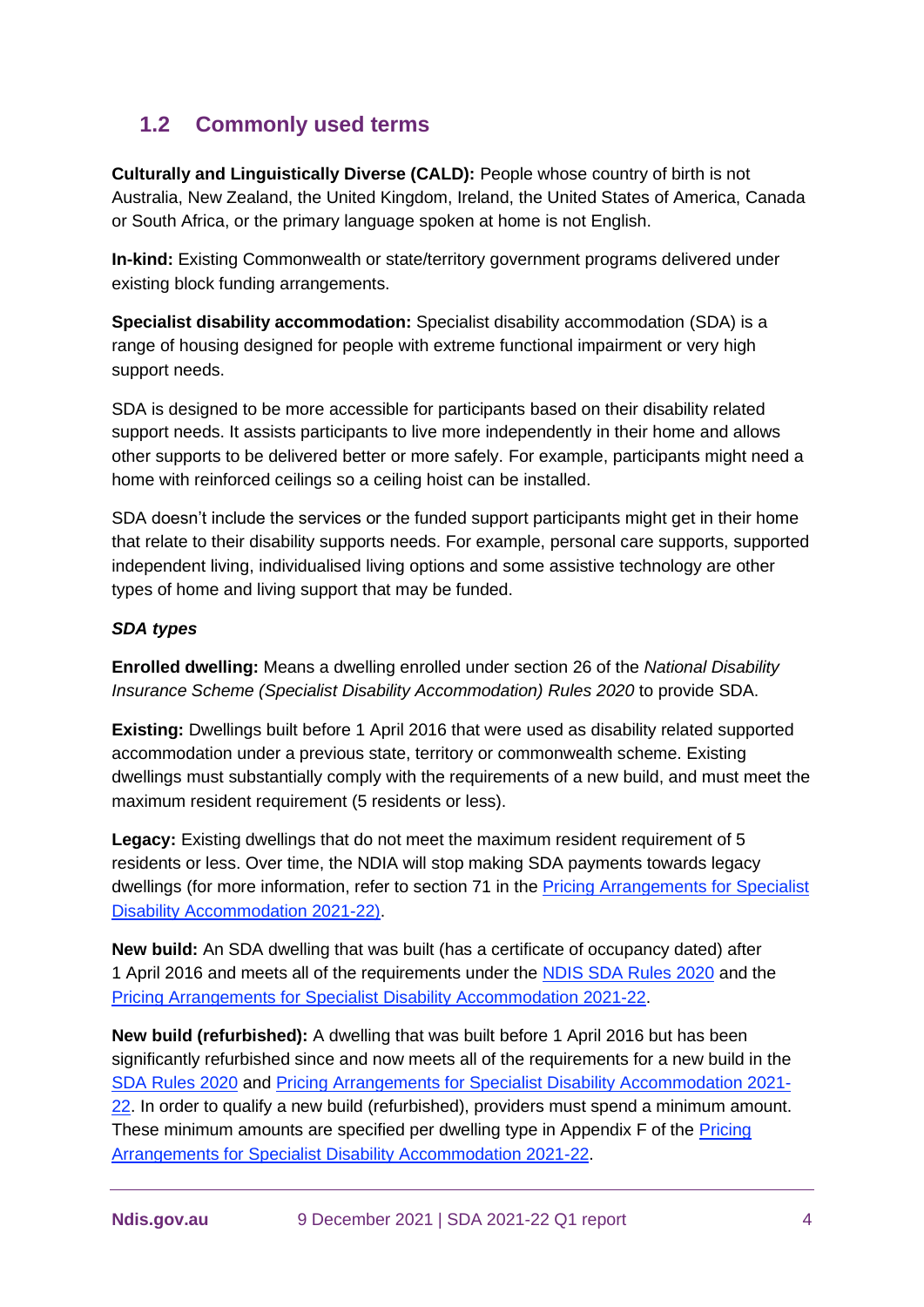Refer to the [NDIS SDA Rules 2020](https://www.legislation.gov.au/Details/F2020L00769) for detailed definitions of all the SDA types.

**Pipeline (Unfinished/Unenrolled) dwellings:** SDA pipeline data is based on information collected by the NDIA from SDA providers who are building properties they intend to enrol as SDA at a later date. This data is intended for the purpose of SDA market oversight only and there is no guarantee from the NDIA that all the dwellings listed will be enrolled as SDA. There may also be under-construction properties which will be enrolled as SDA and which are not yet represented in the data.

#### *SDA design categories*

**Basic:** Housing without specialist design features but with a location or other features that cater for the needs of people with disability and assist with the delivery of support services.

As per section 8 of the [NDIS SDA Rules 2020,](https://www.legislation.gov.au/Details/F2020L00769) from 1 April 2016, new build dwellings can only be for a SDA design category other than basic.

**Improved liveability:** Housing that has been designed to improve 'liveability' by incorporating a reasonable level of physical access and enhanced provision for people with sensory, intellectual or cognitive impairment.

**Fully accessible:** Housing that has been designed to incorporate a high level of physical access provision for people with significant physical impairment.

**Robust:** Housing that has been designed to incorporate a high level of physical access provision and be very resilient, while reducing the likelihood of reactive maintenance and reducing the risk to the participant and the community.

**High physical support:** Housing that has been designed to incorporate a high level of physical access provision for people with significant physical impairment and requiring very high levels of support.

## *SDA building types*

**Apartments:** Self-contained units that are part of a larger residential building.

**Duplexes, villas and townhouses:** Separate but semi-attached properties within a single land title or strata titled area. This also includes stand-alone villas or granny-flats.

**Houses:** Detached low-rise buildings with garden or courtyard areas.

**Group homes:** Houses that have 4 or 5 residents.

For more detailed information, refer to Schedule 1 in the [NDIS SDA Rules 2020](https://www.legislation.gov.au/Details/F2020L00769) for SDA building types, features and Building Code of Australia classification for each building type.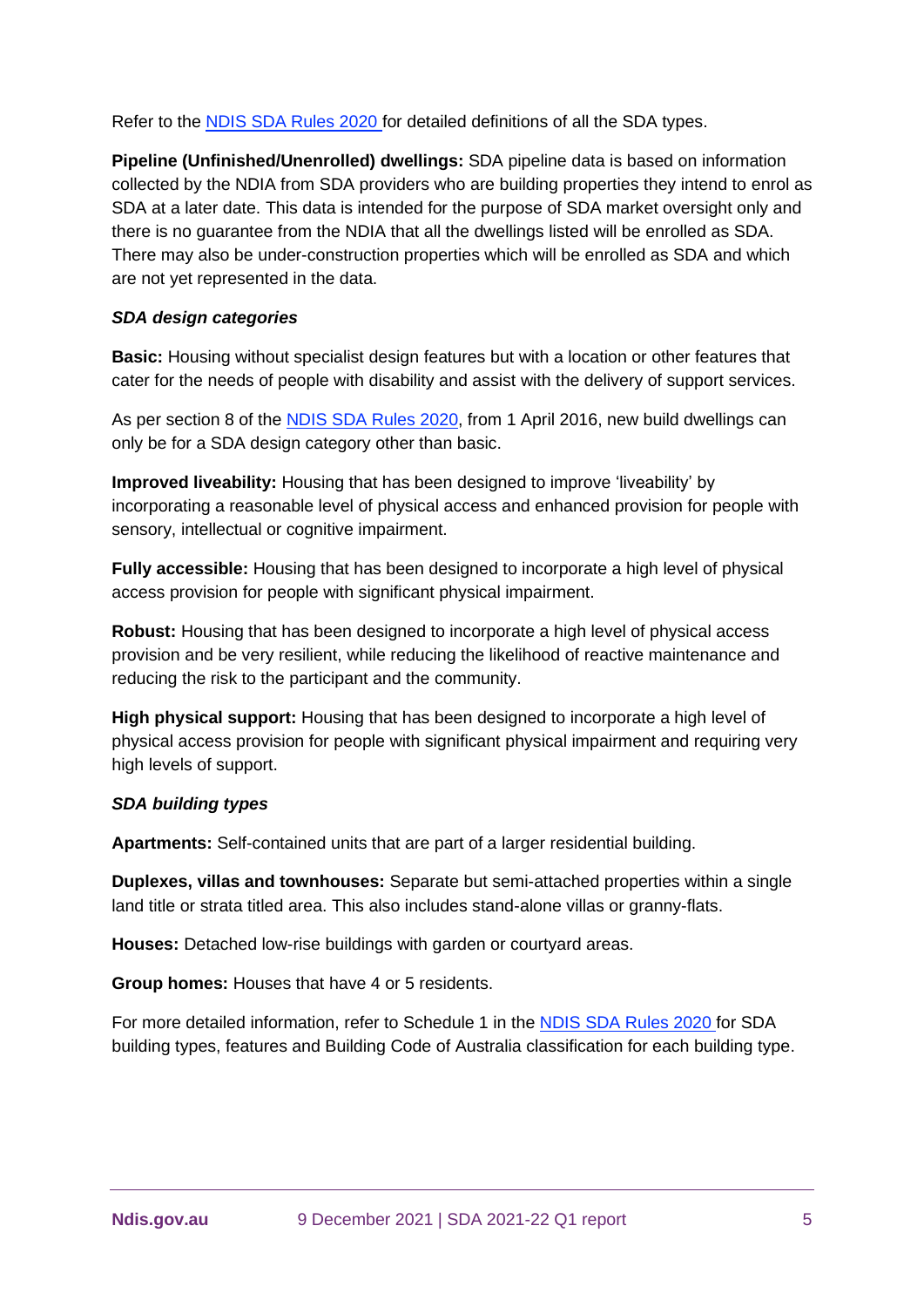# <span id="page-5-0"></span>**2. SDA supply market overview**

# <span id="page-5-1"></span>**2.1 SDA type**

Since Q4 FY20-21 (last quarter), there have been increases in all SDA types besides legacy stock. The largest absolute increase in dwellings was in new build (254 dwellings or 13%). New build (refurbished) had a larger relative increase (16%) but was much smaller in absolute terms (8 dwellings). Existing stock saw a 2% increase (84 dwellings). Legacy stock decreased by 3% from the previous quarter, equivalent to 9 dwellings.

Since Q1 FY20-21 (same time last year), there have been overall increases within each SDA type. There were 947 new build dwellings, and the number of new build (refurbished) almost doubled (29 new dwellings). There was an increase of 1,004 enrolled existing dwellings mainly from Victoria's in-kind stock transfers as outlined in the Q4 2020-21 SDA Report.

Further breakdown by SA4 regions in states and territories can be found within 'Table P.4' in the [NDIS quarterly report to disability ministers.](https://www.ndis.gov.au/about-us/publications/quarterly-reports)



**Figure 1: Enrolled SDA dwellings by building type (excludes in-kind arrangements) since Q1 FY20-21**

## **NDIA observations**

The increase in new build stock is positive for the market. It is expected this growth should continue to meet the needs of participants requiring supported accommodation (see section [2.7](#page-13-0) for pipeline dwellings).

With all jurisdictions now part of the NDIS, it is expected that the vast majority of existing SDA stock should be accounted for in these figures. The NDIA expects some increases in the future as Western Australia's existing stock is brought into the NDIS. Currently Western Australia's existing stock is neither enrolled nor in-kind. Tasmania also has 203 in-kind dwellings to transition in future quarters.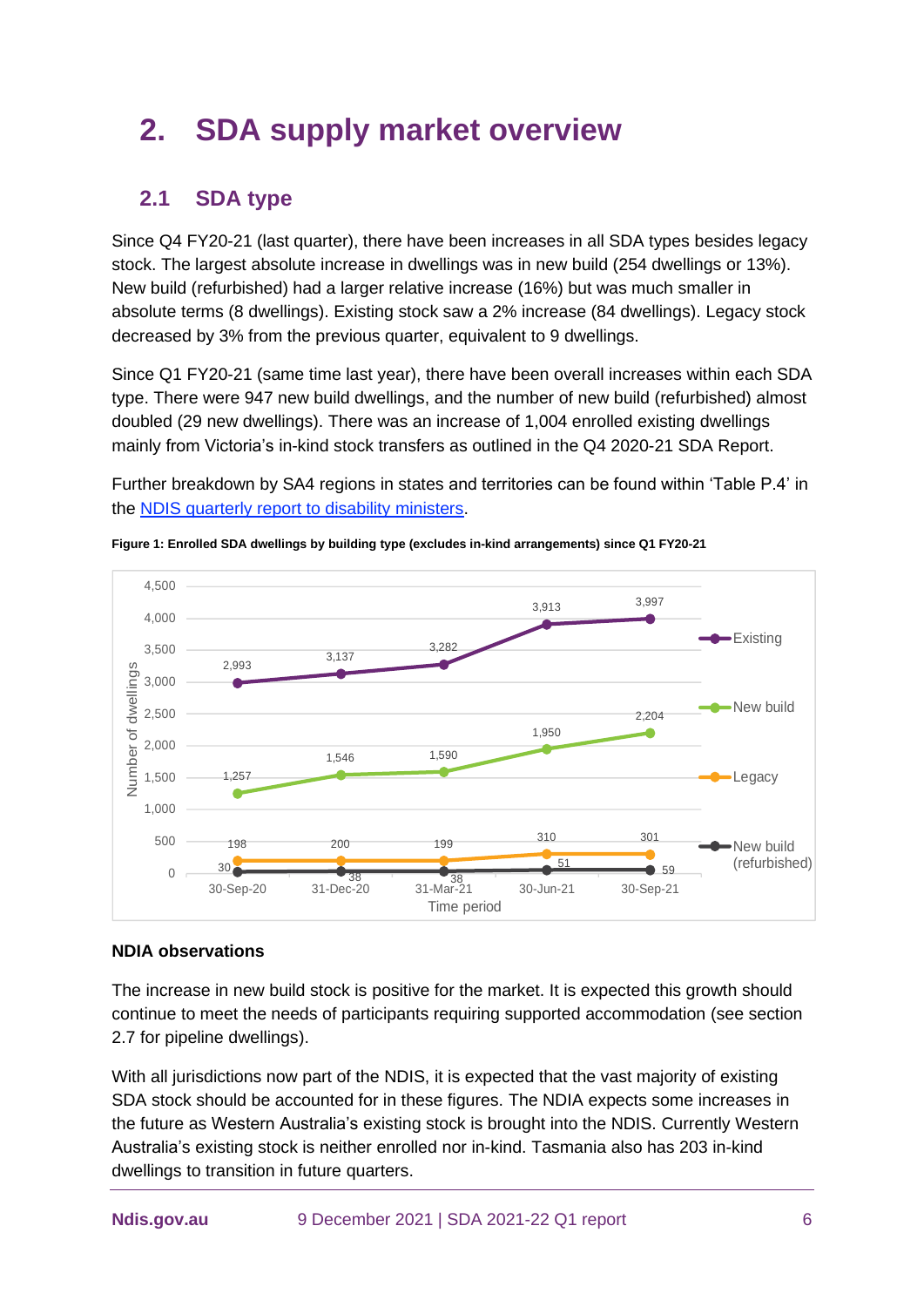Legacy stock also decreased by 3% over the last quarter, which is the largest decrease in legacy stock since Q2 FY19-20. As taken from section 71 of the [Pricing Arrangements for](https://www.ndis.gov.au/providers/pricing-arrangements#pricing-arrangements-for-specialist-disability-accommodation)  [Specialist Disability Accommodation 2021-22,](https://www.ndis.gov.au/providers/pricing-arrangements#pricing-arrangements-for-specialist-disability-accommodation) for legacy stock:

- *Properties with 11 or more residents, SDA Legacy Stock payments will cease after the end of the immediate five year period after the property's location transitions into the Scheme.*
- *Properties with 6 to 10 residents, SDA Legacy Stock payments will cease after the end of the immediate ten year period after the property's location transitions into the Scheme.*

As all legacy stock is large, congregate living arrangements (at least 6 residents), the decrease in legacy stock may reflect some dwellings having payments ceased, being sold or the possibility of dwellings being re-purposed or re-developed.

# <span id="page-6-0"></span>**2.2 Location**

Since Q4 FY20-21 (last quarter), all states and territories except the Northern Territory and Tasmania (which remain unchanged) experienced increases in enrolled dwelling numbers. The largest increase was 42% in Western Australian dwellings (27 dwelling increase) followed by Queensland with a 9% increase (76 dwellings). Nationally, there was a 5% increase in overall dwellings enrolled in the last quarter.

Since Q1 FY20-21 (same time last year), there were three states or territories with increases over 100%: the Australian Capital Territory (380%, 114 dwellings), Victoria (159%, 1,077 dwellings) and Western Australia (130%, 52 dwellings).

Note, although Tasmania has shown no growth in enrolled stock over recent quarters, it still has up to 203 in-kind dwellings to transition over coming quarters.

Further breakdown by design category, build type and SA4 region for each state and territory can be found within 'Table P.13', 'Table P.14' and 'Table P.15' in the SDA data published on the [NDIS data and insights webpage.](https://data.ndis.gov.au/)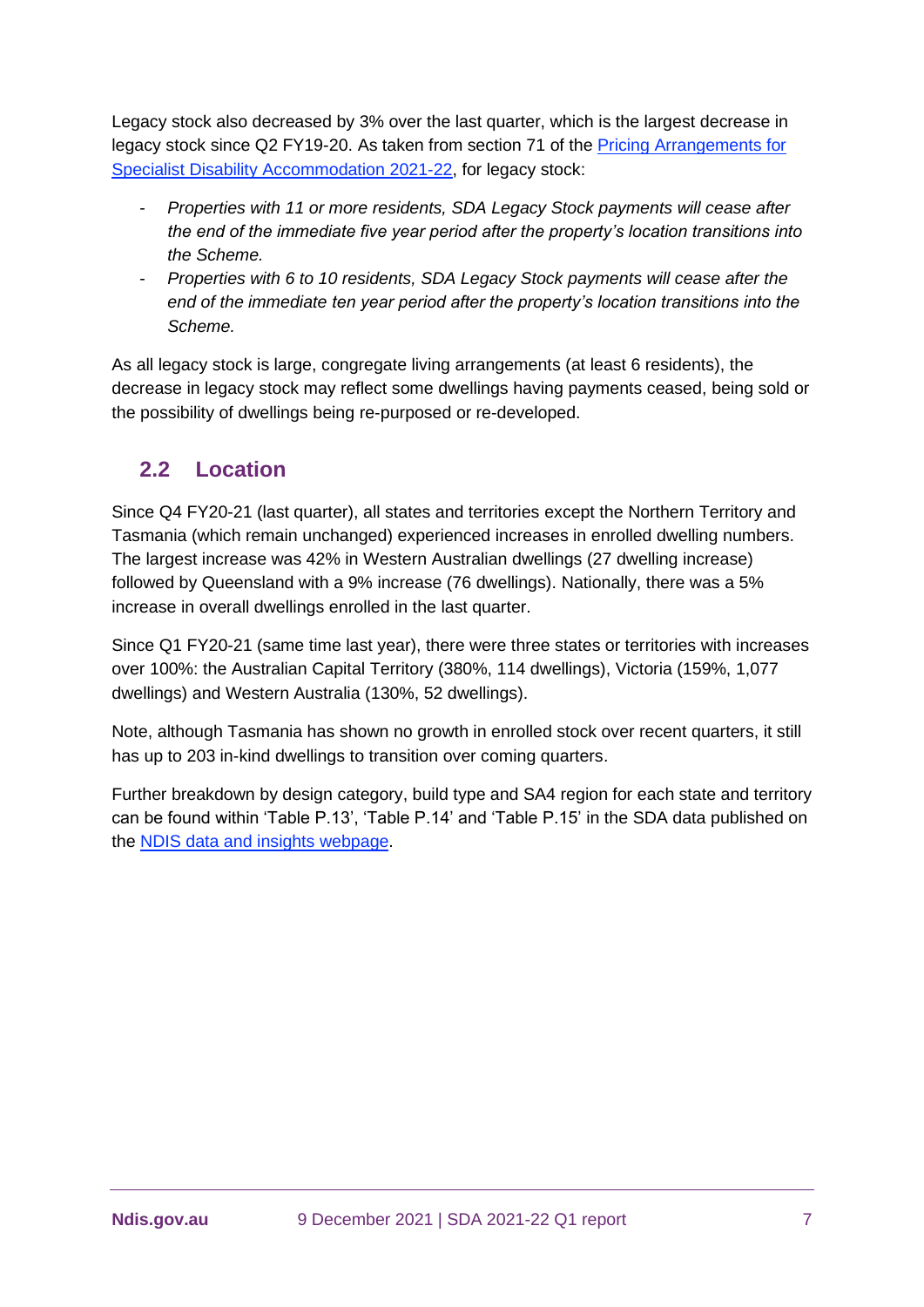

**Figure 2: Enrolled SDA dwellings by state and territories (excludes in-kind arrangements) since Q1 FY20-21**

**Table 1: Enrolled SDA dwellings by state and territories (excludes in-kind arrangements) since Q1 FY20-21**

| Date /<br><b>State</b> | 30-Sep-20 | 31-Dec-20 | 31-Mar-21 | 30-Jun-21 | 30-Sep-21 | Percentage<br>growth from<br>Q4 2020 |
|------------------------|-----------|-----------|-----------|-----------|-----------|--------------------------------------|
| <b>NSW</b>             | 2,042     | 2,159     | 2,242     | 2,285     | 2,413     | 18%                                  |
| Vic                    | 676       | 753       | 789       | 1,693     | 1,753     | 159%                                 |
| Qld                    | 621       | 732       | 765       | 840       | 916       | 48%                                  |
| <b>WA</b>              | 40        | 54        | 61        | 65        | 92        | 130%                                 |
| <b>SA</b>              | 999       | 1,010     | 1,040     | 1,126     | 1,171     | 17%                                  |
| <b>Tas</b>             | 42        | 43        | 42        | 43        | 43        | 2%                                   |
| <b>ACT</b>             | 30        | 142       | 142       | 143       | 144       | 380%                                 |
| <b>NT</b>              | 28        | 28        | 28        | 29        | 29        | 4%                                   |
| <b>National</b>        | 4,478     | 4,921     | 5,109     | 6,224     | 6,561     | 47%                                  |

Note: this is the number of enrolled dwellings in a jurisdiction and does not equal the total number of potential SDA residents.

#### **NDIA observations**

Total enrolled SDA dwellings have grown by 47% from the same time last year (Q1 FY20- 21). Further observations for Western Australia, Victoria and the Australian Capital Territory, which experienced the largest increases are as follows.

- Western Australia's stock continues to grow because, being the last jurisdiction to join the NDIS, SDA is still a relatively new support. There are likely to be further increases in enrolled stock over future quarters as the Western Australian Government enrols their SDA with the NDIS, in addition to new dwellings supplied by the market (see section [2.7](#page-13-0) for pipeline dwellings).
- The majority of Victoria's growth in enrolled dwellings over the last year was due to the transfer from in-kind arrangements completed during Q4 FY20-21.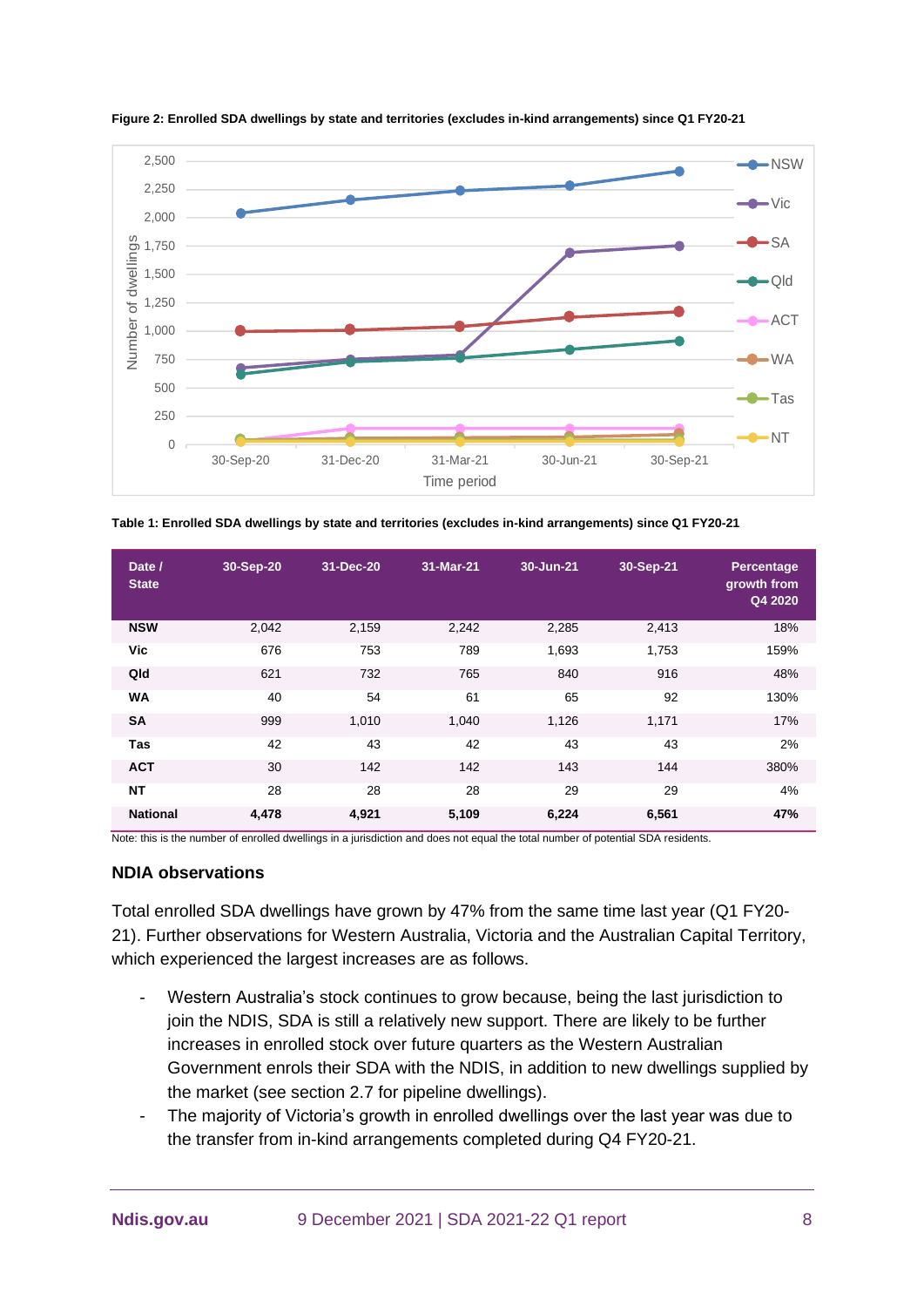The growth in the Australian Capital Territory is largely from Australian Capital Territory Government owned dwellings becoming enrolled.

# <span id="page-8-0"></span>**2.3 Design category**

Since the Q4 FY20-21 (last quarter), dwelling numbers have increased across all design categories. The largest increase, in both absolute and relative terms, were dwellings of the high physical support design category (12%, 173 dwellings). High physical support dwellings accounted for the majority (51%) of the total increase of 337 dwellings since last quarter.

Since Q1 FY20-21 (same time last year), the number of high physical support dwellings has increased in absolute and relative terms (106%, 836 dwellings). There were also substantial increases in improved liveability (454 dwellings), fully accessible (361 dwellings) and basic (251 dwellings). Much of this was attributable to Victoria's in-kind stock being transferred to enrolled dwellings in Q4 FY20-21. While robust categories had solid relative growth (84%) absolute numbers remain smaller than any other category (181 dwellings).

For individual states and territories, there is a noticeably large proportion of basic SDA dwelling stock in South Australia and New South Wales (approximately 48% and 46%, respectively). Not including basic stock, improved liveability and high physical support dwellings have the highest proportions in states and territories besides for Northern Territory and Western Australia which have higher proportions of fully accessible dwellings.

Further breakdown by SA4 regions in states and territories is in 'Table P.5' in the [NDIS](https://www.ndis.gov.au/about-us/publications/quarterly-reports)  [quarterly report to disability ministers.](https://www.ndis.gov.au/about-us/publications/quarterly-reports) For a breakdown by design category, SDA type and SA4 region for each state and territory, refer to 'Table P.13', 'Table P.14' and 'Table P.15' in the SDA data published on the [NDIS data and insights webpage.](https://data.ndis.gov.au/)



**Figure 3: Growth in enrolled SDA dwelling by design category (excludes in-kind arrangements) since Q1 FY20-21**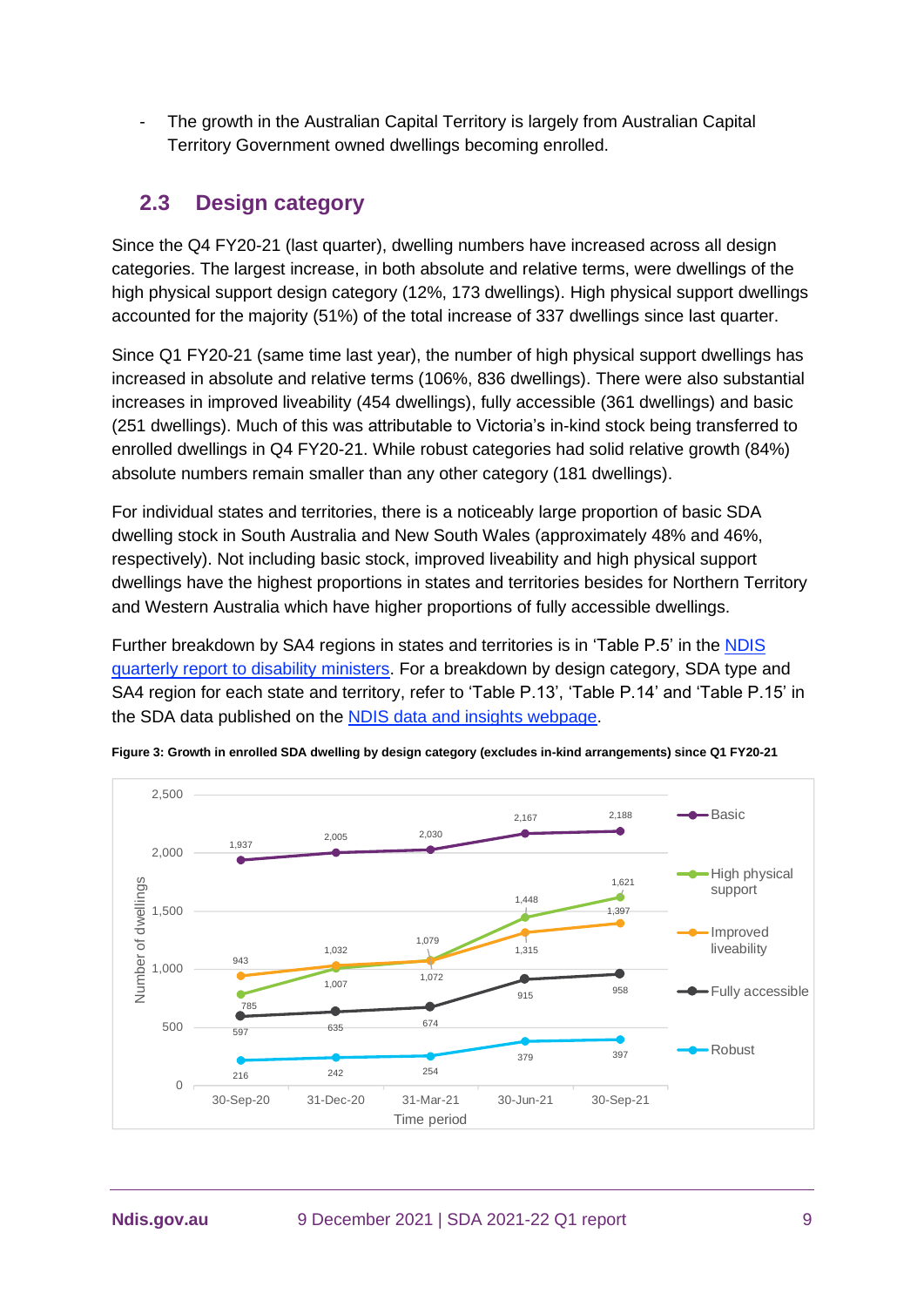

**Figure 4: Enrolled SDA dwellings in states and territories by design category (excludes in-kind arrangements) at the end of Q1 FY21-22**

**Table 2: Enrolled SDA dwellings in states and territories by design category (excludes in-kind arrangements) at the end of Q1 FY21-22**

| <b>Design category</b><br>/ State | <b>Basic</b> | <b>Improved</b><br>Liveability | <b>Fully</b><br><b>Accessible</b> | <b>Robust</b>  | <b>High</b><br><b>Physical</b><br><b>Support</b> | <b>Total build</b><br>types |
|-----------------------------------|--------------|--------------------------------|-----------------------------------|----------------|--------------------------------------------------|-----------------------------|
| <b>NSW</b>                        | 1,119        | 443                            | 251                               | 83             | 517                                              | 2,413                       |
| Vic                               | 345          | 421                            | 378                               | 163            | 446                                              | 1,753                       |
| Qld                               | 107          | 195                            | 167                               | 79             | 368                                              | 916                         |
| <b>WA</b>                         | 5            | 12                             | 27                                | 1              | 47                                               | 92                          |
| <b>SA</b>                         | 566          | 248                            | 99                                | 55             | 203                                              | 1,171                       |
| <b>Tas</b>                        | 6            | 17                             | 14                                | $\overline{2}$ | 4                                                | 43                          |
| <b>ACT</b>                        | 32           | 58                             | 7                                 | 14             | 33                                               | 144                         |
| <b>NT</b>                         | 8            | 3                              | 15                                | 0              | 3                                                | 29                          |
| <b>National</b>                   | 2,188        | 1,397                          | 958                               | 397            | 1,621                                            | 6,561                       |

## **NDIA observations**

The NDIA received a large amount of dwellings enrolments from the New South Wales and South Australian Governments for basic dwellings. This led to an elevated number of enrolled, basic SDA dwellings in New South Wales and South Australia relative to other design categories.

See section [3.2](#page-17-0) for further information on participants with SDA needs seeking dwellings or alternative dwellings.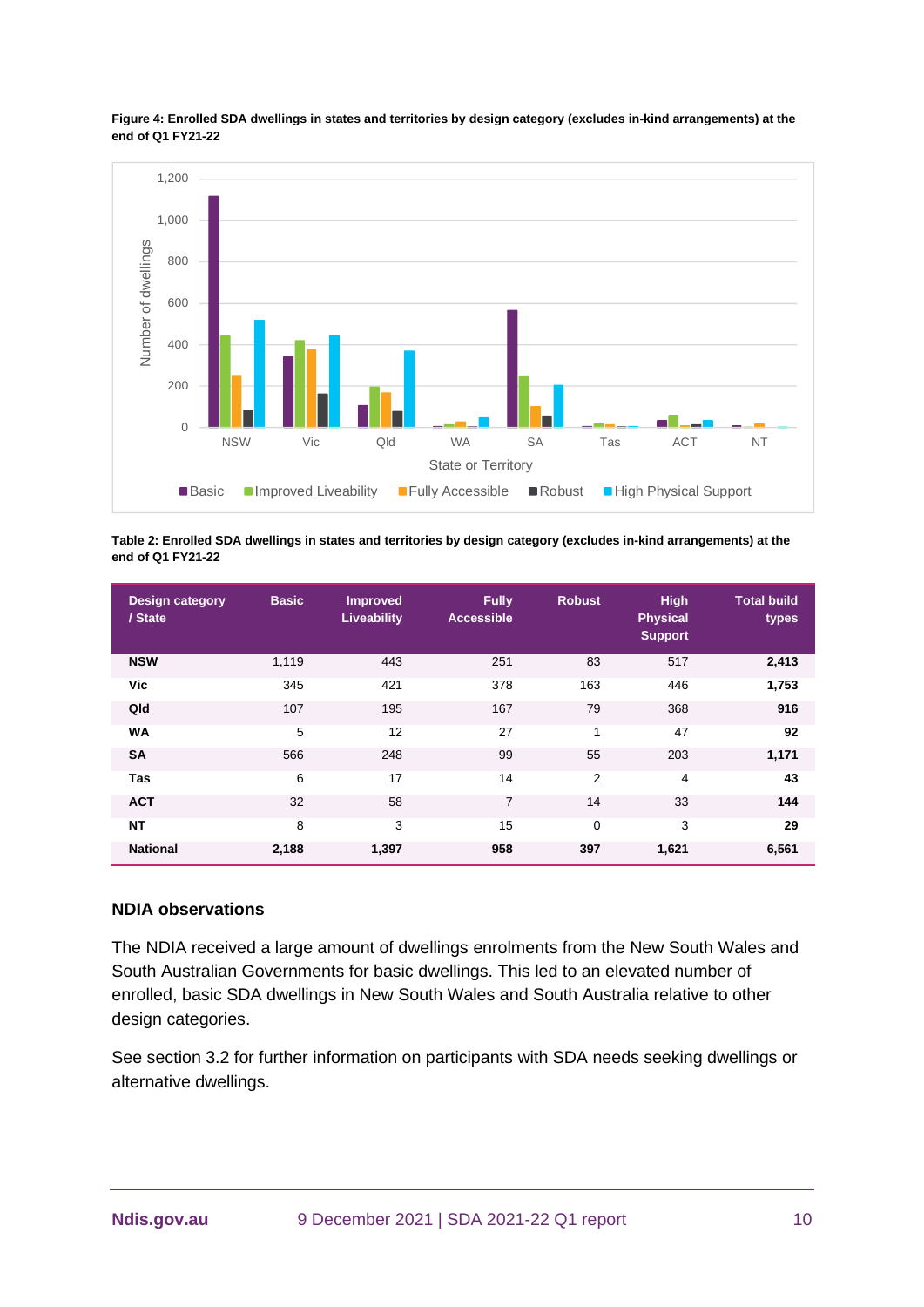# <span id="page-10-0"></span>**2.4 SDA building type including legacy**

The most common building type of SDA dwellings nationally are group homes and villas/duplexes/townhouses (approximately 32% of dwellings each).

Within each of New South Wales and Victoria, the group home dwellings comprise the largest proportion of type of dwellings (40% each). Villas/duplexes/townhouses, make up 52% of South Australia's enrolled dwellings.

For apartments, nearly half of these are enrolled in New South Wales (48%), followed by Queensland and Victoria (23% and 18%, respectively).

For legacy stock, the majority is in Victoria (65%), with the next highest states or territories being New South Wales (19%) and Queensland (11%). In most jursidictions legacy stock only comprises a small proportions of total stock. Victoria (11%) and Northern Territory (10%) are the only two jurisdictions to have 10% or more of their enrolled stock as legacy.

Further breakdown by design category, SDA type and SA4 region for each state and territory, refer to 'Table P.13', 'Table P.14' and 'Table P.15' in the SDA data published on the [NDIS data and insights webpage.](https://data.ndis.gov.au/)

**Figure 5: Enrolled SDA dwellings in states and territories by SDA type (excluding in-kind arrangements) at the end of Q1 FY21-22**

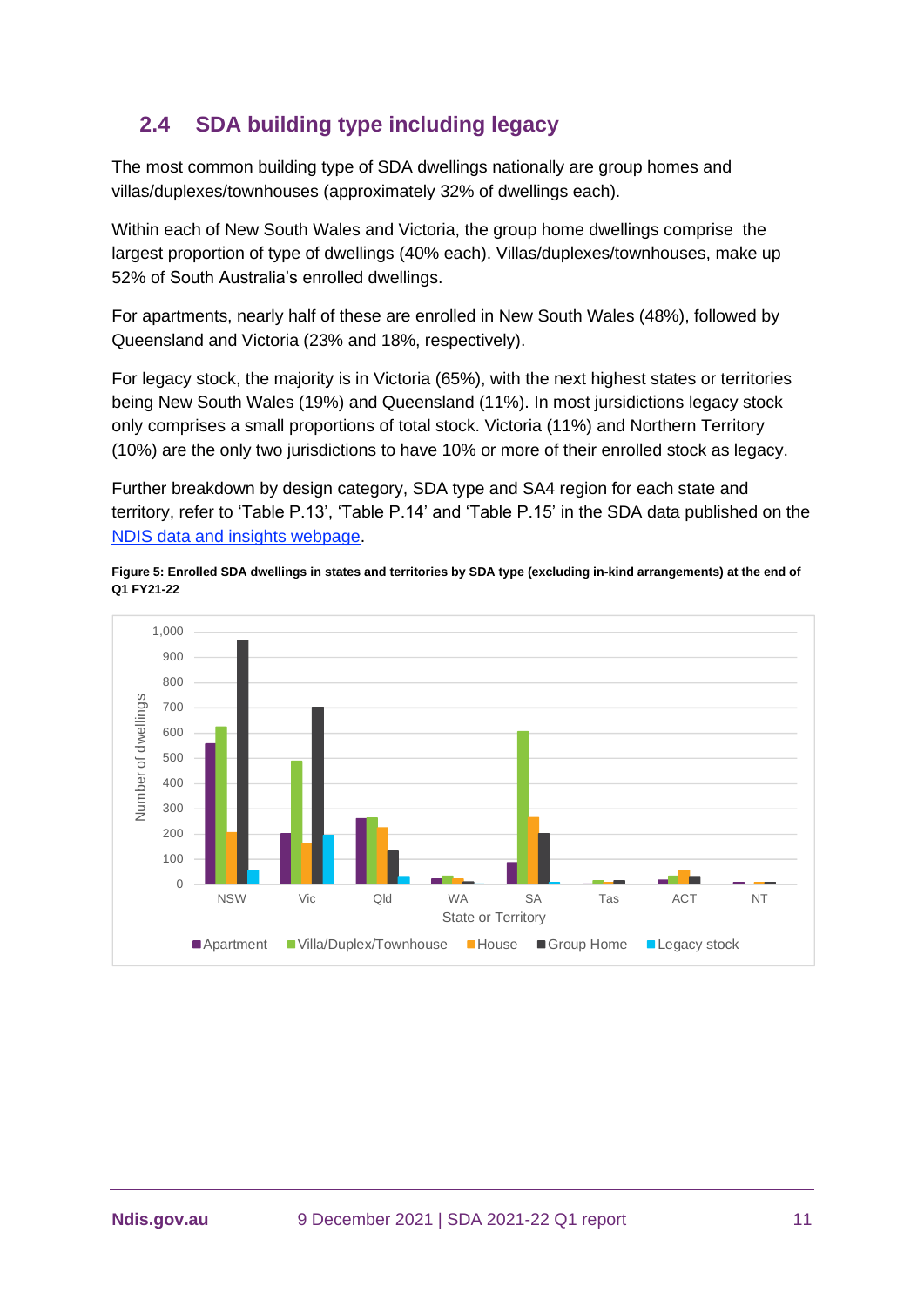| <b>Building type /</b><br><b>State</b> | <b>Apartment</b> | Villa/Duplex/<br><b>Townhouse</b> | <b>House</b> | Group<br>home | <b>Legacy</b><br>stock $(6+$<br>residence) | <b>Total</b> |
|----------------------------------------|------------------|-----------------------------------|--------------|---------------|--------------------------------------------|--------------|
| <b>NSW</b>                             | 558              | 624                               | 206          | 967           | 58                                         | 2,413        |
| <b>Vic</b>                             | 203              | 488                               | 163          | 703           | 196                                        | 1,753        |
| Qld                                    | 262              | 264                               | 224          | 134           | 32                                         | 916          |
| <b>WA</b>                              | 22               | 35                                | 23           | 11            | 1                                          | 92           |
| <b>SA</b>                              | 87               | 606                               | 267          | 203           | 8                                          | 1,171        |
| <b>Tas</b>                             | $\mathbf{1}$     | 15                                | 9            | 15            | 3                                          | 43           |
| <b>ACT</b>                             | 18               | 35                                | 58           | 33            | $\mathbf 0$                                | 144          |
| <b>NT</b>                              | 8                | $\mathbf 0$                       | 9            | 9             | 3                                          | 29           |
| <b>National</b>                        | 1,159            | 2,067                             | 959          | 2,075         | 301                                        | 6,561        |

**Table 3: Enrolled SDA dwellings in states and territories by building type including legacy (excludes in-kind arrangements) at the end of Q1 FY21-22**

# <span id="page-11-0"></span>**2.5 SDA building type by design category**

[Figure 6](#page-11-1) shows that the largest proportion of dwellings are of the basic design category other than apartments. For apartment builds, 60% of these are in the high physical support design category which is also the largest percentage within any type of dwelling.

Basic dwellings account for a higher share of group homes (46%), houses (34%) and villas (36%) than it does of legacy (6+ residence) (32%). Across all types of buildings, improved liveability is the second most common design category for the buildings whilst robust buildings is the lowest across all types of buildings.

Further breakdown by design category, SDA type and SA4 region for each state and territory, refer to 'Table P.13', 'Table P.14' and 'Table P.15' in the SDA data published on the [NDIS data and insights webpage.](https://data.ndis.gov.au/)

<span id="page-11-1"></span>

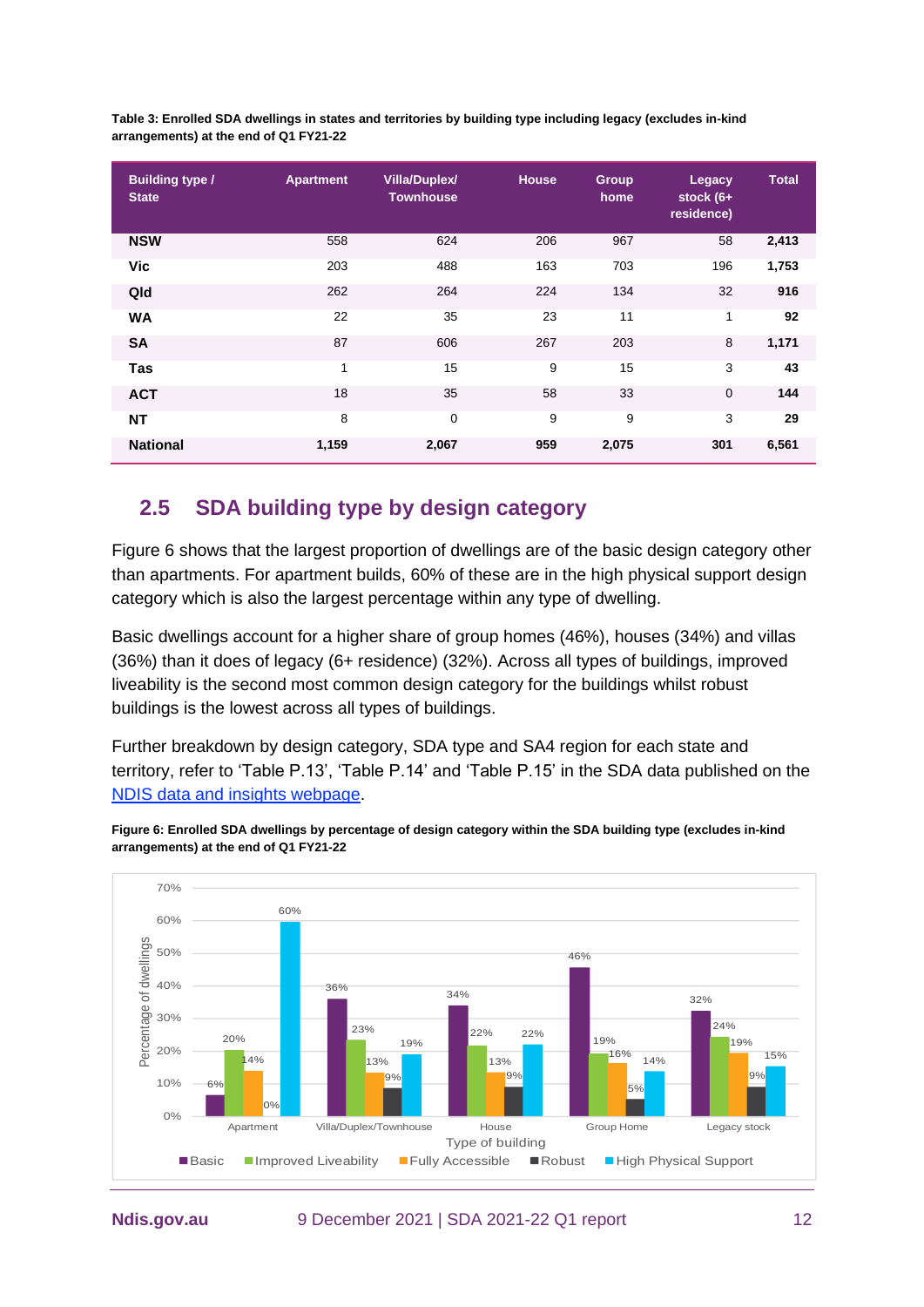**Table 4: Enrolled SDA dwellings by design category across SDA building types (excludes in-kind arrangements) at the end of Q1 FY21-22**

| Design category /<br><b>Building type</b> | <b>Basic</b> | <b>Improved</b><br>Liveability | <b>Fully</b><br><b>Accessible</b> | <b>Robust</b> | <b>High</b><br><b>Physical</b><br><b>Support</b> | <b>Total</b><br>build<br>types |
|-------------------------------------------|--------------|--------------------------------|-----------------------------------|---------------|--------------------------------------------------|--------------------------------|
| Apartment                                 | 74           | 235                            | 160                               | ٠             | 690                                              | 1,159                          |
| Villa/Duplex/Townhouse                    | 744          | 482                            | 274                               | 177           | 390                                              | 2,067                          |
| House                                     | 326          | 208                            | 129                               | 86            | 210                                              | 959                            |
| Group home                                | 947          | 399                            | 337                               | 107           | 285                                              | 2,075                          |
| Legacy stock                              | 97           | 73                             | 58                                | 27            | 46                                               | 301                            |
| <b>Total design categories</b>            | 2.188        | 1.397                          | 958                               | 397           | 1.621                                            | 6,561                          |

#### **NDIA observations**

As indicated in the [SDA Market Information Statement,](https://www.ndis.gov.au/media/3489/download?attachment) there may be a supply imbalance for single-resident high physical support apartments. Not only are most existing apartments already of high physical support design (60%), high physical support apartments are also the largest proportion (41%) of pipeline apartments. The total number of pipeline high physical support dwellings was 1,165 dwellings (equivalent to 2,035 places), while there was 1,121 participants eligible for high physical support, seeking a dwelling (section [3.2\)](#page-17-0).

There are still a large number of group homes (32%), mostly in New South Wales and Victoria. Overall, the majority of these are existing or legacy stock (87%), mostly from preexisting state and territory systems.

# <span id="page-12-0"></span>**2.6 Maximum number of residents in dwellings**

Since Q4 FY20-21 (last quarter), all except the largest category (6 or more resident) of dwellings increased in numbers, with the largest increase being in single-resident dwellings (12%, 212 dwellings). 6 or more resident dwellings (legacy stock) saw a 3% decrease.

Since Q1 FY20-21 (same time last year), 1 person, 3 persons, 5 persons and 6 or more persons dwellings each saw over 50% percentage increases. The larger resident dwelling increases (5 persons and 6+ persons) can be mainly explained by the transfer of Victoria's in-kind stock in Q4 FY20-21, as outlined in the Q4 2020-21 SDA Report. The largest absolute increase was in single resident dwellings (706 dwellings, 56% increase). The largest relative increase being for 3-resident dwellings (58%, 168 dwellings).

Further breakdown by SA4 region for each state and territory can be found within 'Table P.6' in the [NDIS quarterly report to disability ministers.](https://www.ndis.gov.au/about-us/publications/quarterly-reports)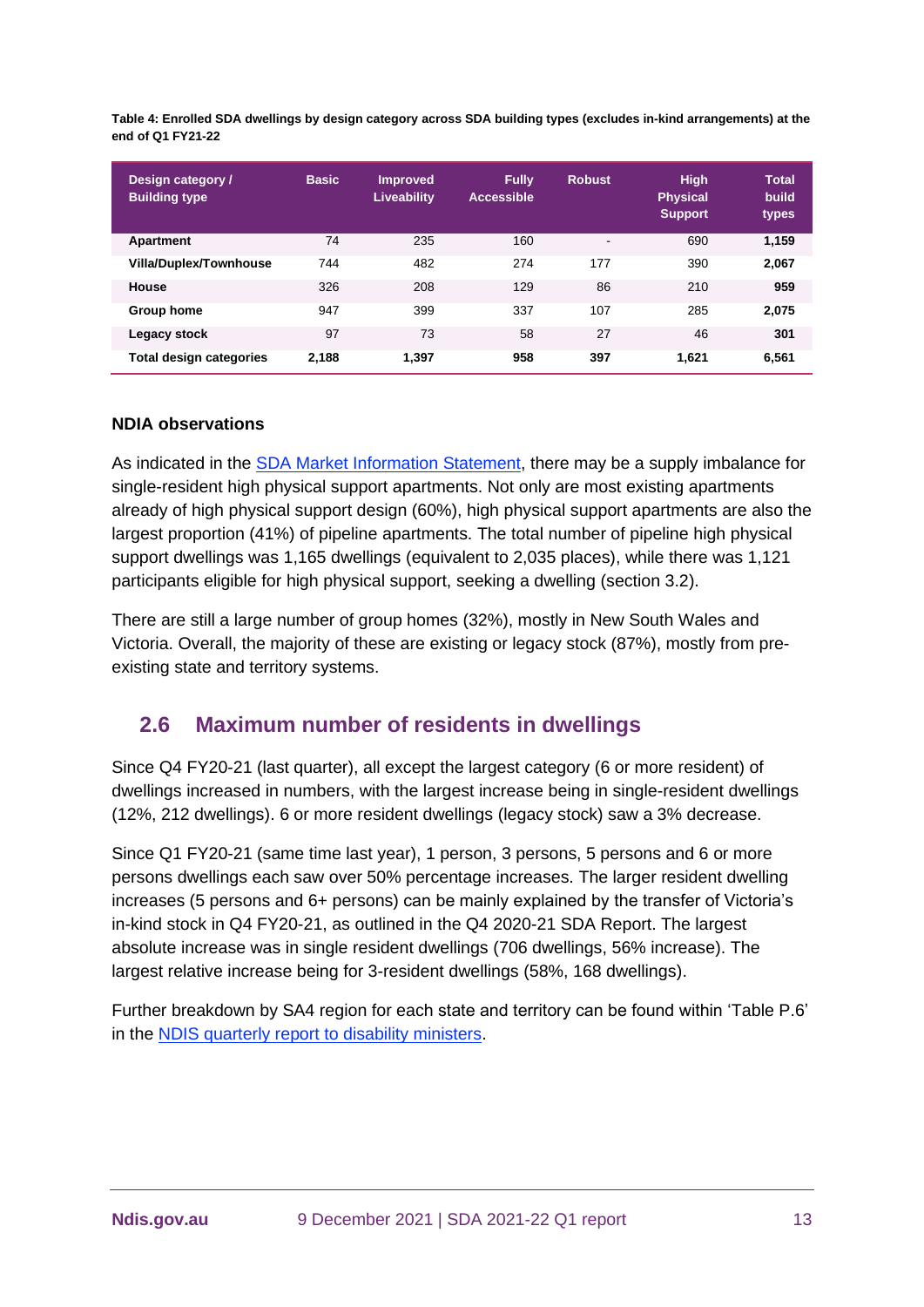

<span id="page-13-1"></span>**Figure 7: Enrolled SDA dwellings by maximum number of residents (excludes in-kind arrangements) since Q1 FY20-21**

**Table 5: Enrolled SDA dwellings by maximum number of residents (excludes in-kind arrangements) since Q1 FY20-21**

| Date / Maximum<br>number of<br><b>residents</b> | 30-Sep-<br>20 | $31 - Dec-$<br>20 | $31-Mar-$<br>21 | $30 - Jun -$<br>21 | 30-Sep-<br>21 | <b>Percentage</b><br>growth from same<br>time last year |
|-------------------------------------------------|---------------|-------------------|-----------------|--------------------|---------------|---------------------------------------------------------|
| One resident                                    | 1,285         | 1,437             | 1,495           | 1,779              | 1.991         | 55%                                                     |
| Two residents                                   | 1.030         | 1,147             | 1.217           | 1,341              | 1.371         | 33%                                                     |
| <b>Three residents</b>                          | 520           | 605               | 649             | 750                | 823           | 58%                                                     |
| <b>Four residents</b>                           | 558           | 597               | 609             | 712                | 726           | 30%                                                     |
| <b>Five residents</b>                           | 885           | 935               | 940             | 1,332              | 1,349         | 52%                                                     |
| Six or more<br>residents                        | 200           | 200               | 199             | 310                | 301           | 51%                                                     |

#### **NDIA observations**

As [Figure 7](#page-13-1) shows, growth in single-resident enrolments is still larger than most other dwellings by residents and has been for a considerable period of time. The majority (51%) of existing SDA dwellings are designed for 1 or 2 residents, as the market, encouraged by the NDIS, moves away from outdated, large facility type accommodation. Legacy (6 or more resident) dwellings are not expected to grow further once all states, including Western Australia, complete their enrolments.

# <span id="page-13-0"></span>**2.7 Unfinished and/or unenrolled dwellings**

The submission of design stage certification gives the NDIA a view of dwellings that are underway. At the end of Q1 FY21-22, there are 1,744 dwellings that are unfinished/unenrolled. Queensland has the largest number of dwellings underway (552 dwellings) spread out across the types of builds, followed by New South Wales (506 dwellings) and Victoria (405 dwellings).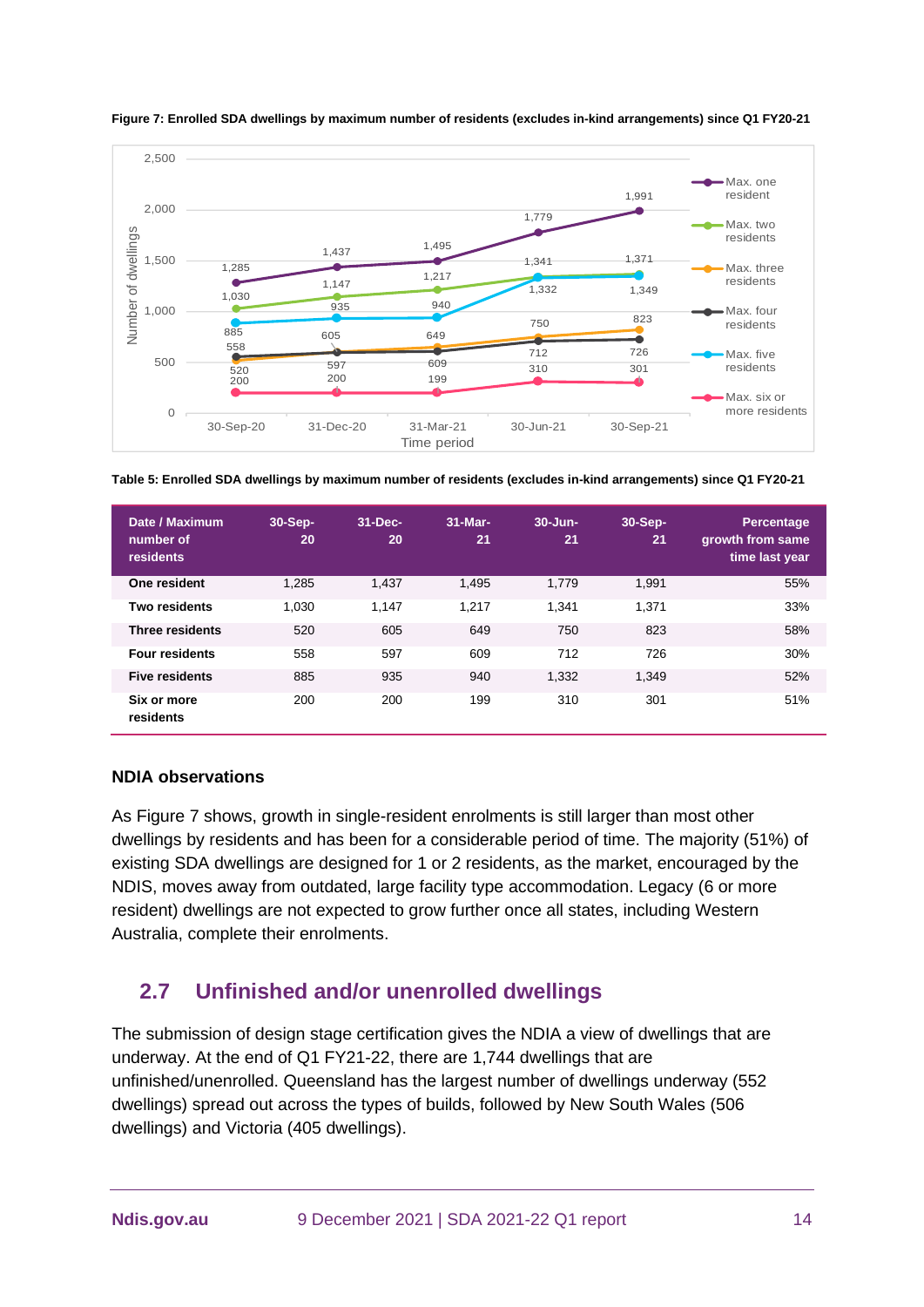As [Figure 8](#page-14-0) displays, besides Queensland, Tasmania and Northern Territory, the most unfinished/unenrolled dwellings are apartments. In the Australian Capital Territory, Western Australia and New South Wales, the majority of unfinished/unenrolled dwellings are apartments at 91%, 73% and 57%, respectively. In Queensland, the largest proportion of dwellings unfinished/unenrolled are houses (39%) and in Tasmania, group homes (60%).

Of the unfinished/unenrolled dwellings, 41% are high physical support apartments (719 out of 1,744 dwellings). The next largest proportion is high physical support group homes at 14% [\(Figure 9\)](#page-15-0).

Further breakdown of unfinished/unenrolled dwellings by design category, build type and SA4 region can be found in 'Table P.20' in the SDA data published on the [NDIS data and](https://data.ndis.gov.au/)  [insights webpage.](https://data.ndis.gov.au/)



<span id="page-14-0"></span>**Figure 8: Number of pipeline SDA dwellings in states and territories at the end of Q1 FY21-22**

#### **Table 6: Number of pipeline SDA dwellings in states and territories by building type at the end of Q1 FY21-22**

| <b>Building type /</b><br><b>State</b> | <b>Apartment</b> | Villa/Duplex/<br><b>Townhouse</b> | <b>House</b> | <b>Group Home</b> | Legacy<br>stock $(6+$<br>residents) | <b>Total</b> |
|----------------------------------------|------------------|-----------------------------------|--------------|-------------------|-------------------------------------|--------------|
| <b>NSW</b>                             | 287              | 131                               | 60           | 28                | $\mathbf 0$                         | 506          |
| Vic                                    | 196              | 144                               | 53           | 11                | $1*$                                | 405          |
| Qld                                    | 197              | 112                               | 216          | 27                | $\mathbf 0$                         | 552          |
| <b>WA</b>                              | 85               | 14                                | 18           | $\mathbf 0$       | 0                                   | 117          |
| <b>SA</b>                              | 56               | 39                                | 30           | $\mathbf 0$       | $\mathbf 0$                         | 125          |
| Tas                                    | 0                | 2                                 | 0            | 3                 | $\mathbf 0$                         | 5            |
| <b>ACT</b>                             | 31               | $\Omega$                          | $\mathbf 0$  | 3                 | $\overline{0}$                      | 34           |
| <b>NT</b>                              | $\mathbf 0$      | $\mathbf 0$                       | 0            | $\mathbf 0$       | 0                                   | $\mathbf 0$  |
| <b>National</b>                        | 852              | 442                               | 377          | 72                | 1                                   | 1,744        |

\*As there was a reduction in legacy dwellings, this dwelling is a re-enrolment (so appears unenrolled).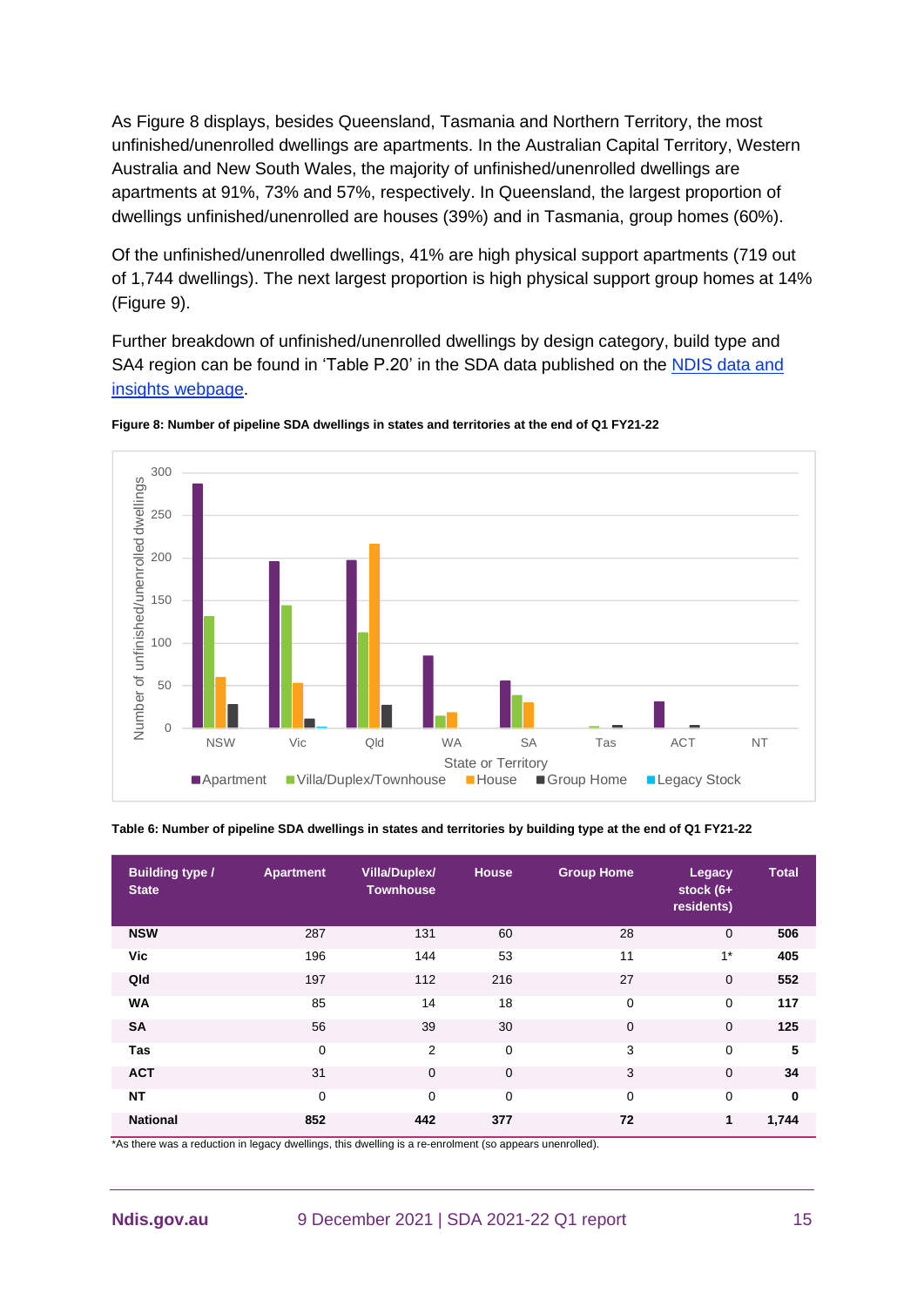

<span id="page-15-0"></span>**Figure 9: Number of pipeline SDA dwellings by building type (including legacy) and design category at the end of Q1 FY21-22**

**Table 7: Number of pipeline SDA dwellings across building type and design category at the end of Q1 FY21-22**

| Design category /<br><b>Building type</b> | <b>Improved</b><br>Liveability | <b>Fully</b><br>Accessible | <b>Robust</b>  | <b>High</b><br><b>Physical</b><br><b>Support</b> | <b>Combination</b><br>of two design<br>categories* | <b>Total</b> |
|-------------------------------------------|--------------------------------|----------------------------|----------------|--------------------------------------------------|----------------------------------------------------|--------------|
| Apartment                                 | 89                             | 42                         | $\mathfrak{p}$ | 719                                              | $\mathbf 0$                                        | 852          |
| Villa/Duplex/Townhouse                    | 80                             | 58                         | 136            | 164                                              | 4                                                  | 442          |
| House                                     | 60                             | 36                         | 32             | 245                                              | 4                                                  | 377          |
| <b>Group Home</b>                         | 4                              | 20                         | 6              | 37                                               | 5                                                  | 72           |
| Legacy stock                              | 0                              | $\mathbf{1}$               | $\Omega$       | 0                                                | $\mathbf 0$                                        | 1            |
| <b>Total design categories</b>            | 233                            | 157                        | 176            | 1,165                                            | 13                                                 | 1,744        |

\*The five combinations of design categories were: improved liveability and fully accessible; robust and improved liveability; improved liveability and high physical support, high physical support and fully accessible; and robust and high physical support.

#### **NDIA observations**

Apartments are generally the most common unfinished/unenrolled SDA dwellings. High physical support apartments comprise the largest number of unfinished/unenrolled dwellings.

SDA stock in Western Australia is relatively low compared to other states and territories, however, there are 117 unfinished/unenrolled dwellings in the pipeline.

Only completed dwellings can be enrolled as SDA. From 1 July 2021, it became mandatory for all dwellings to be certified at both the design stage and the final as-built stage. SDA providers must inform the NDIA at the design stage of any proposed SDA dwellings to inform pipeline data. Accredited SDA Assessors must be engaged by SDA Providers to verify compliance of the dwelling against the nominated design category the dwelling is to be enrolled as.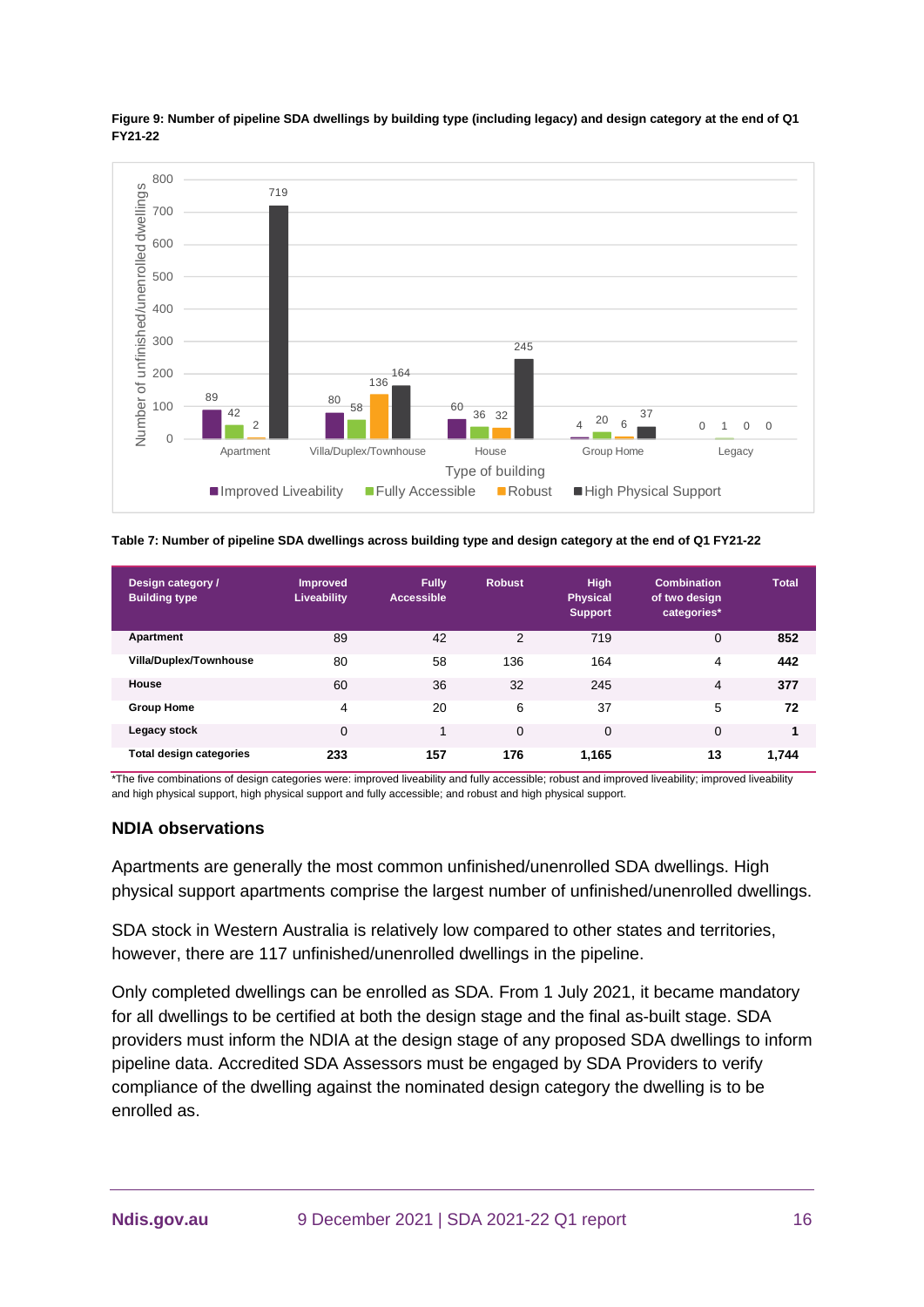# <span id="page-16-0"></span>**3. SDA participant market overview**

# <span id="page-16-1"></span>**3.1 Eligible participant profiles**

There are 16,347 participants with SDA funding in their plans at the end of Q1 FY21-22. New South Wales and Victoria are the 2 largest states by overall participants with SDA funding in their plans.

The Australian Capital Territory had the largest percentage growth in participants with SDA funding in their plans since the same time last year at 74%, followed by Queensland (24%).



**Figure 10: Participants with SDA funding in plans by states or territory of residence at the end of Q1 FY21-22**

| State /<br><b>Date</b> | 30-Sep-20 | 31-Dec-20 | 31-Mar-21 | 30-Jun-21 | 30-Sep-21 | Percentage growth<br>from same time<br>last year |
|------------------------|-----------|-----------|-----------|-----------|-----------|--------------------------------------------------|
| <b>NSW</b>             | 5,429     | 5,513     | 5,533     | 5,572     | 5,598     | 3%                                               |
| Vic                    | 5,004     | 5,128     | 5,195     | 5,295     | 5,383     | 8%                                               |
| Qld                    | 1,451     | 1,524     | 1,595     | 1,650     | 1,793     | 24%                                              |
| <b>WA</b>              | 1.024     | 1,152     | 1,160     | 1,149     | 1,160     | 13%                                              |
| <b>SA</b>              | 1,669     | 1,676     | 1,670     | 1,675     | 1,700     | 2%                                               |
| <b>Tas</b>             | 424       | 417       | 402       | 396       | 396       | $-7%$                                            |
| <b>ACT</b>             | 106       | 127       | 158       | 170       | 184       | 74%                                              |
| <b>NT</b>              | 132       | 130       | 129       | 126       | 133       | 1%                                               |
| <b>National</b>        | 15,240    | 15,667    | 15,842    | 16,033    | 16,347    | 7%                                               |

**Table 8: Active participants with SDA funding in current NDIS plan in states and territories since Q1 FY20-21**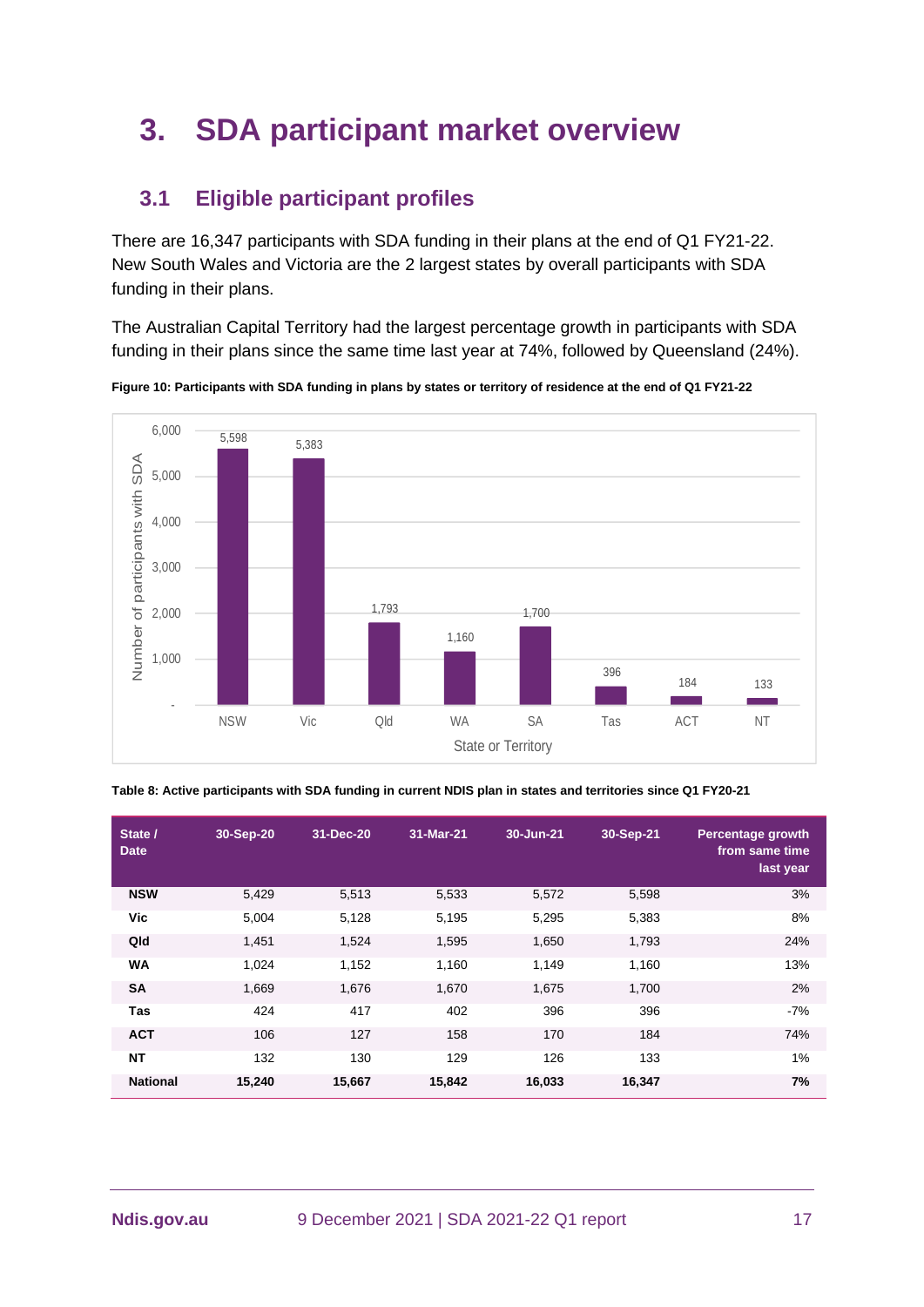# <span id="page-17-0"></span>**3.2 Participants seeking SDA dwellings or alternatives**

At the end of Q1 FY21-22, there was 18,361 participants with SDA needs. Of these, 1,843 participants with SDA were seeking an alternative dwelling whilst 2,014 participants who were not in an SDA dwelling were seeking a vacancy (combined for 21% of participants with SDA needs).

The largest proportion of participants with SDA needs who are seeking dwellings whilst not currently in an SDA dwelling are in Queensland and Northern Territory (21% and 19%, respectively). For participants already in an SDA dwelling but seeking alternatives, Queensland and New South Wales have the largest percentages at 13% each.

Nationally, the most common design category dwellings participants are eligible for is improved liveability (34%), followed by high physical support (29%) and fully accessible dwellings (20%).

Further breakdown of participants seeking SDA dwellings by SA4 region and design category is in 'Table P.11' and 'Table P.12' in the [NDIS quarterly report to disability](https://www.ndis.gov.au/about-us/publications/quarterly-reports)  [ministers.](https://www.ndis.gov.au/about-us/publications/quarterly-reports)



**Figure 11: Percentage of participants with SDA needs seeking a SDA dwelling at the end of Q1 FY21-22**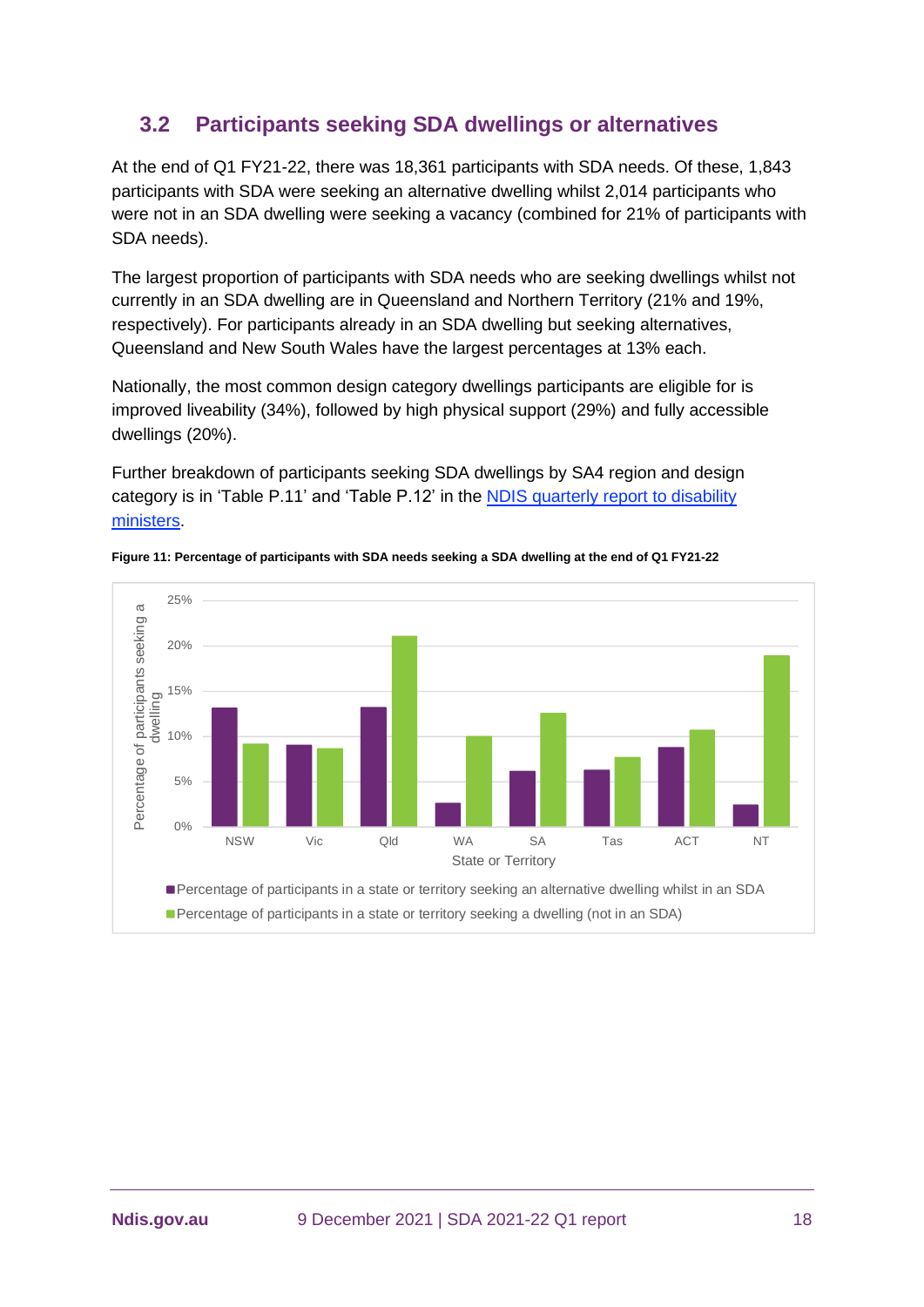

**Figure 12: Number of participants seeking a SDA dwelling in states and territories by eligible design category at the end of Q1 FY21-22**

**Table 9: Number of participants with SDA needs seeking a SDA dwelling in states and territories by design category at the end of Q1 FY21-22**

| <b>Design</b><br>category /<br><b>State</b> | <b>Not</b><br>defined | <b>Improved</b><br><b>Liveability</b> | <b>Fully</b><br><b>Accessible</b> | <b>Robust</b>  | <b>High Physical</b><br><b>Support</b> | <b>Total</b><br>participant<br>seeking SDA |
|---------------------------------------------|-----------------------|---------------------------------------|-----------------------------------|----------------|----------------------------------------|--------------------------------------------|
| <b>NSW</b>                                  | 140                   | 523                                   | 267                               | 71             | 376                                    | 1,377                                      |
| Vic                                         | 150                   | 397                                   | 183                               | 74             | 236                                    | 1,040                                      |
| Qld                                         | 52                    | 193                                   | 187                               | 51             | 296                                    | 779                                        |
| <b>WA</b>                                   | 13                    | 49                                    | 41                                | 12             | 48                                     | 163                                        |
| <b>SA</b>                                   | 49                    | 101                                   | 78                                | 22             | 113                                    | 363                                        |
| Tas                                         | 7                     | 19                                    | 12                                | $\overline{2}$ | 20                                     | 60                                         |
| <b>ACT</b>                                  | 1                     | 11                                    | 9                                 | $\mathbf{1}$   | 18                                     | 40                                         |
| <b>NT</b>                                   | 1                     | 9                                     | 6                                 | 5              | 14                                     | 35                                         |
| <b>Total</b>                                | 413                   | 1,302                                 | 783                               | 238            | 1,121                                  | 3,857                                      |

#### **NDIA observations**

Currently, there is a higher demand from participants seeking dwellings with improved liveability support needs across most states and territories. However, improved liveability dwellings is the third most enrolled design category (see section [2.3\)](#page-8-0) and a distant second for pipeline dwellings (233 dwellings compared to 1,165 high physical support dwellings, see section [2.7\)](#page-13-0). The data shows there may be an opportunity for the market to meet the demand of participants with improved liveability support needs.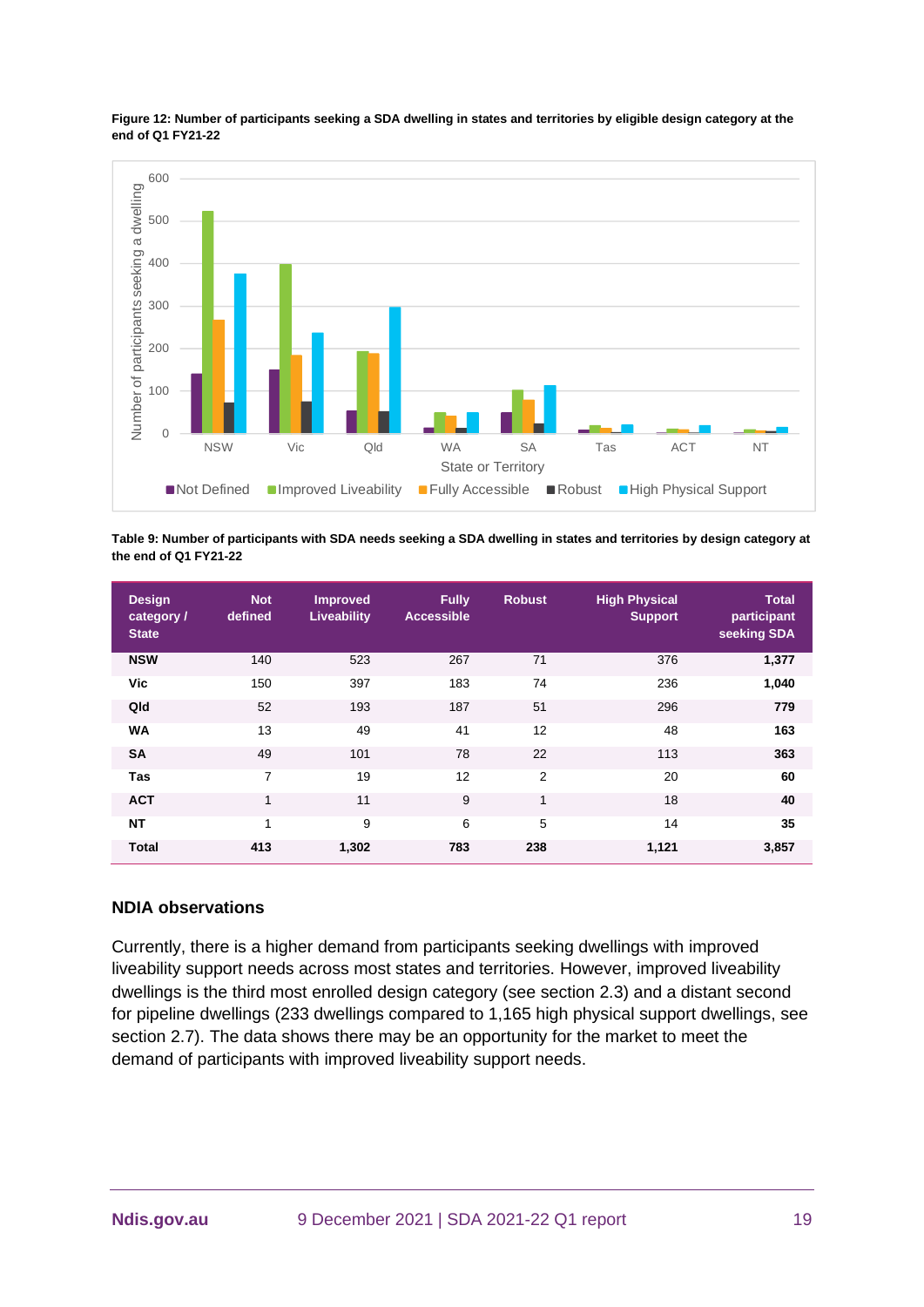# <span id="page-19-0"></span>**3.3 Participant demographics**

## <span id="page-19-1"></span>**3.3.1 Age**

There were no major changes to the proportion of participants in each age band from the previous quarter, most SDA-eligible participants remain in the 45 to 64 age bracket.



**Figure 13: Participants with SDA by age at the end of Q1 FY21-22**

## <span id="page-19-2"></span>**3.3.2 Primary disability type**

Almost half of SDA eligible participants have an intellectual disability as their primary disability (47%). The next 2 largest groups are participants with cerebral palsy (11%) and participants with autism (10%). These figures remain relatively stable from the Q4 2020-21 SDA Report.

The proportion of SDA eligible participants with intellectual disability has decreased by 1% from the previous quarter (a decrease of 14 participants). The largest increases to proportion of participants eligible for SDA by primary disability type came from participants with primary disabilities of other neurological (0.35%), stroke (0.27%) and multiple sclerosis (0.21%).

**Table 10: Percentage of participants with SDA by primary disability type at the end of Q1 FY21-22**

| Primary disability type / number of<br>participants with SDA | <b>Number of SDA participants</b> | <b>Proportion of SDA participants</b> |
|--------------------------------------------------------------|-----------------------------------|---------------------------------------|
| Intellectual disability                                      | 7.647                             | 47%                                   |
| Cerebral palsy                                               | 1,873                             | 11%                                   |
| <b>Autism</b>                                                | 1,704                             | 10%                                   |
| Down syndrome                                                | 1,267                             | 8%                                    |
| Acquired brain injury (ABI)                                  | 1,242                             | 8%                                    |
| Other neurological                                           | 749                               | 5%                                    |
| <b>Psychosocial disability</b>                               | 659                               | 4%                                    |
| <b>Stroke</b>                                                | 317                               | 2%                                    |